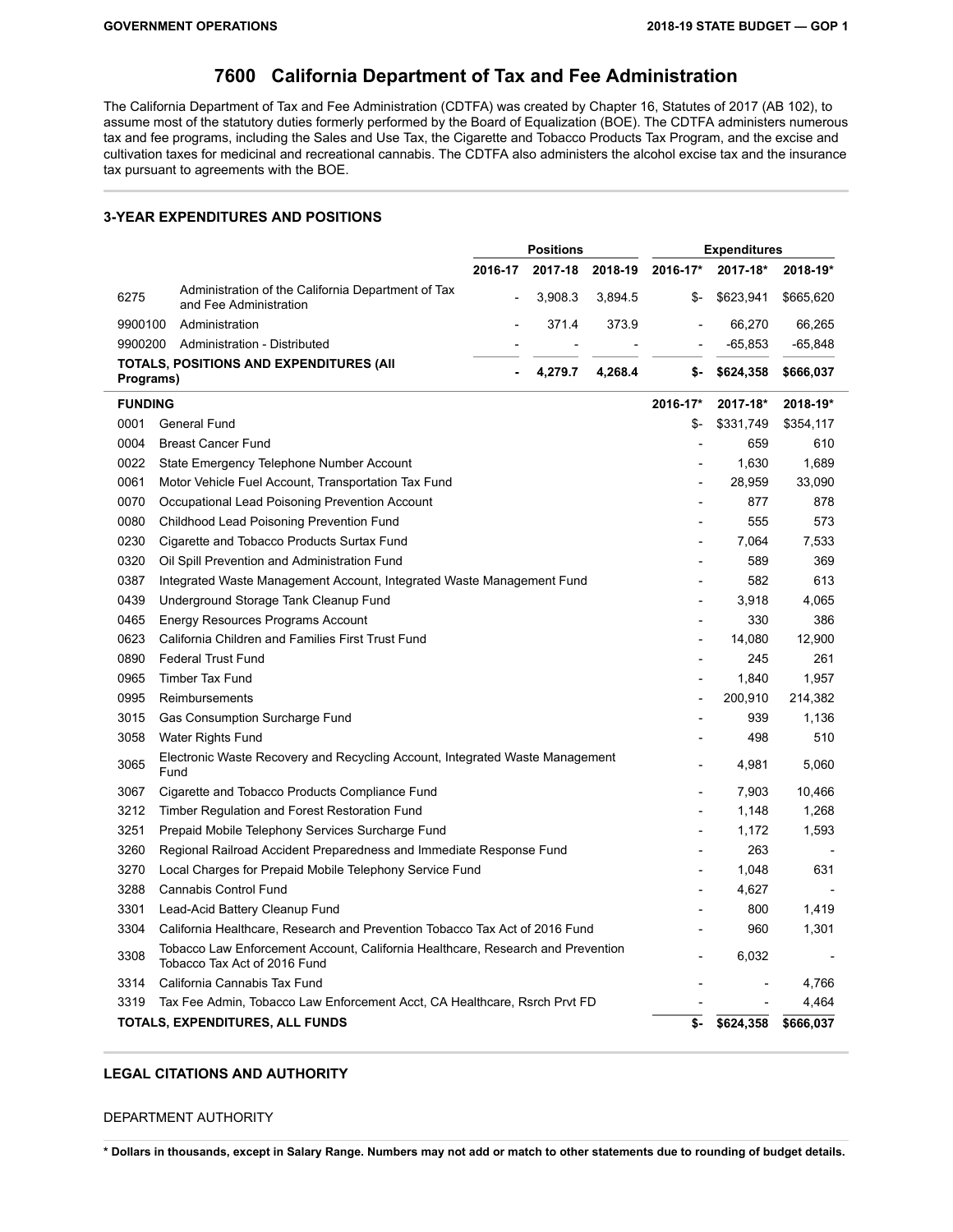Government Code Section 12803.2 and 15570; Revenue and Taxation Code Section 20.

PROGRAM AUTHORITY

6275075-Timber Tax Program:

Revenue & Taxation Code Sections 431-437, 38101-38908, and Public Resources Code, Section 4654.

6275100-Sales and Use Tax Program:

California Constitution (Sections 35 and 36, Article XIII), State Sales and Use Tax Revenue & Taxation Code Sections 6001-7176, Bradley-Burns Uniform Local Sales and Use Tax, Revenue & Taxation Code Sections 7200-7226, Transactions and Use Tax (cities/counties), and Revenue & Taxation Code Sections 7251-7279.6, 7285, and 7285.8.

6275125-Hazardous Substances Tax Program:

Revenue & Taxation Code Sections 43001-43651, and Health & Safety Code Sections 25174-25174.11, 25205.1-25205.23, 25253.5, and 43011.3.

6275150-Alcoholic Beverage Tax Program:

California Constitution, Article XX, Section 22, Revenue & Taxation Code Sections 32001-32557, and Business and Professions Code Sections 23000-23673.

6275175-Tire Recycling Fee Program:

Revenue & Taxation Code Sections 55001-55381, and Public Resource Code Sections 42860-42895.

6275200-Cigarette and Tobacco Products Tax Program:

Constitution Article XIIIB, Section 12, Part 13, Division 2, Revenue and Taxation Code Sections 30001-30483, Federal Laws relating to collection of state cigarette tax: (15 U.S.C.A., Chapter 10A, Sections 375-378; 63 Stat. 884, as amended by 67 Stat. 617, and 69 Stat. 627.), and Health and Safety Code Sections 104555-104558.

6275225-Cigarette and Tobacco Products Licensing Program:

Government Code Section 15618.5, Business and Professions Code, Division 8.5 and 8.6, Health and Safety Code Sections 14950 and 104557, Penal Code Section 830.11, Revenue and Taxation Code Sections 30019, 30140-30149, 30155-30159, 30165.1, 30166.1, 30168, 30177.5, 30210-30215, 30355-30358, 30435, 30436, 30449, 30471, 30473, 30473.5, 30474, 30474.1, 30475, 30481, and 30482.

6275250-Transportation Fund Tax Program:

Constitution Article XIX, Sections 1-9; Revenue and Taxation Code Sections 7301-8526, 8601-9355, 9401-9433, and 60001-60708.

6275275-Occupational Lead Poisoning Prevention Fee Program:

Revenue and Taxation Code Sections 43001-43651; Health and Safety Code Sections 105185-105197; and California Code of Regulations Title 17, Chapter 11, Sections 38001-38005.

6275300-Integrated Waste Management Program:

Revenue and Taxation Code Sections 45001-45984, and Public Resource Code Sections 40000-48008.

6275325-Underground Storage Tank Fee Program:

Revenue and Taxation Code Sections 50101-50162, and Health and Safety Code Sections 25280-25299.99.

6275350-Oil Spill Prevention Program:

Revenue and Taxation Code Sections 46001-46751, and Government Code Sections 8670.1 and 8670.73.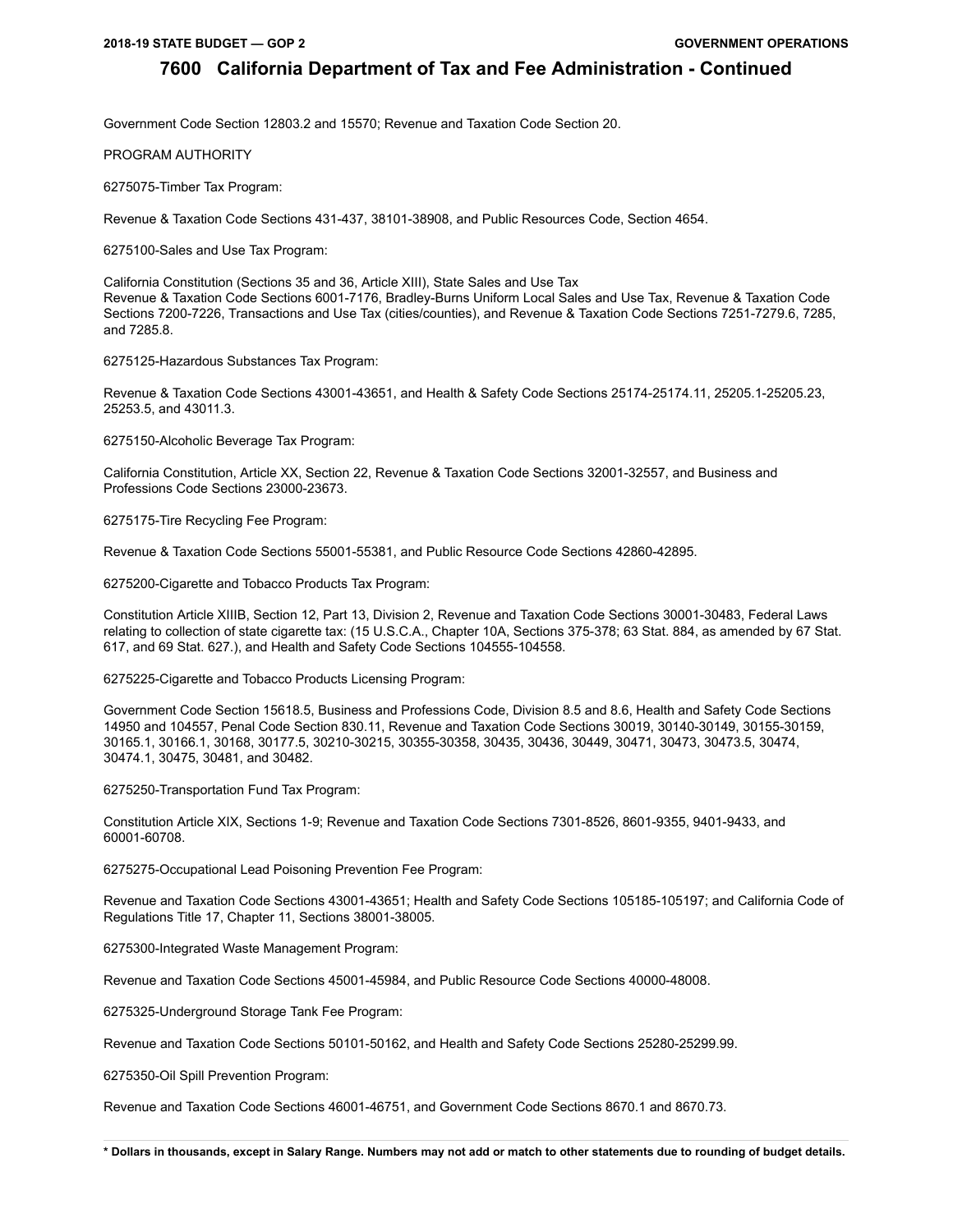6275375-Energy Resources Surcharge Program:

Revenue and Taxation Code Sections 40001-40216.

6275400-Annual Water Rights Fee Program:

Water Code Sections 1525-1552, 13050-13160.1, and Revenue and Taxation Code Sections 55001-55381.

6275425-Childhood Lead Poisoning Prevention Fee Program:

Revenue and Taxation Code Sections 43001-43651, and Health & Safety Code Sections 105275-105310.

6275450-Marine Invasive Species Fee Program:

Revenue and Taxation Code Sections 44000-44007 and 55001-55381, and Public Resource Code Sections 71200-71271.

6275475-Fire Prevention Fee Program:

Public Resources Code Sections 4210-4214 and 4220-4228, and Revenue and Taxation Code Sections 55001-55381. Note: Statutory authority eliminated on July 25, 2017 by Chapter 135, Statutes of 2017 (AB 398).

6275500-Emergency Telephone Users Surcharge Program:

Revenue and Taxation Code Sections 41001-41176.

6275525-E-Waste Recycling Fee Program:

Health and Safety Code Sections 25214.9-25214.10, Public Resource Code Sections 41516 and 42460-42486, and Revenue and Taxation Code Sections 55001-55381.

6275550-Lumber Fee Program:

California Public Resources Code, Section 4629.5 and Revenue and Taxation Code, Sections 55001-55381.

6275575-Insurance Tax Program:

Constitution Article XIII, Section 28, Revenue and Taxation Code, Sections 12001-13170, and Insurance Code Sections 132, 685-685.4, 995.5, 1530, 1531, 1774-1780, 10089.44, 12976, and 12976.5.

6275600-Natural Gas Surcharge Program:

Revenue and Taxation Code, Sections 55001-55381, and Public Utilities Code Sections 890-900.

6275650-Prepaid Mobile Telephony Services Surcharge Program:

Revenue and Taxation Code, Sections 42001-42024, 42100-42111, and 55001-55381.

6275675-Regional Railroad Accident Preparedness and Immediate Response Program:

Government Code, Sections 8574.30-8574.48, and, Revenue and Taxation Code, Sections 55001-55381.

6275700-Lead Acid Battery Recycling Fee Program:

Health and Safety Code, Sections 25215-25215.75, Revenue and Taxation Code, Sections 55001-55381.

6275725-Cannabis Taxes Program:

Business and Professions Code, Sections 26000-26211, Revenue and Taxation Code, Sections 34010-34021.5 and 55001-55381.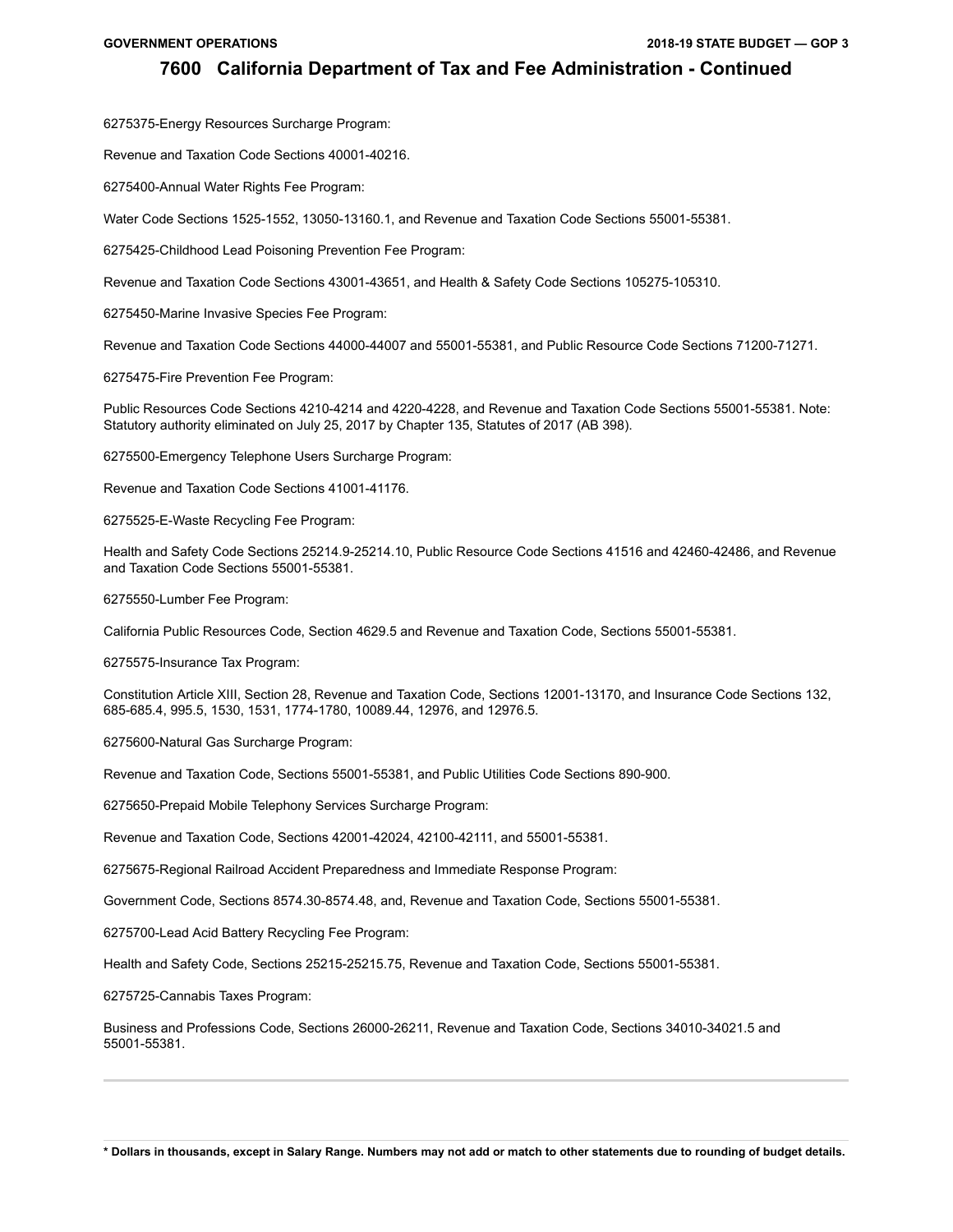### **MAJOR PROGRAM CHANGES**

- Centralized Revenue Opportunity System- The Budget includes \$39.8 million General Fund and 6.2 positions for staffing, development, and vendor compensation during the implementation phase of the project.
- Cannabis Cash Collection- The Budget includes \$2.5 million from the Cannabis Tax Fund to support the statewide collection of cannabis-related taxes.

### **DETAILED BUDGET ADJUSTMENTS**

|                                                                                                                        |                        | 2017-18*              |                  |                        | 2018-19*              |                  |
|------------------------------------------------------------------------------------------------------------------------|------------------------|-----------------------|------------------|------------------------|-----------------------|------------------|
|                                                                                                                        | General<br><b>Fund</b> | Other<br><b>Funds</b> | <b>Positions</b> | General<br><b>Fund</b> | Other<br><b>Funds</b> | <b>Positions</b> |
| Workload Budget Adjustments                                                                                            |                        |                       |                  |                        |                       |                  |
| <b>Workload Budget Change Proposals</b>                                                                                |                        |                       |                  |                        |                       |                  |
| . Centralized Revenue Opportunity System -<br>Staffing, Development, and Vendor Compensation<br>Costs                  | \$-                    | \$-                   |                  | \$39,753               | \$30,315              | 6.2              |
| • Cannabis Cash Collection                                                                                             |                        |                       | $-7.4$           | $-45$                  | 2,544                 | $-1.1$           |
| <b>Totals, Workload Budget Change Proposals</b>                                                                        | \$-                    | \$-                   | $-7.4$           | \$39,708               | \$32,859              | 5.1              |
| <b>Other Workload Budget Adjustments</b>                                                                               |                        |                       |                  |                        |                       |                  |
| • The Board of Equalization Funding Transfer to the<br>California Department of Tax and Fee<br>Administration (AB 102) | 313,726                | 285,511               | 4,518.3          | 298,291                | 271,428               | 4,477.9          |
| • Allocation for Other Post-Employment Benefits                                                                        | 50                     | 38                    |                  | 45                     | 35                    |                  |
| • Fire Fee Suspension (AB 398)                                                                                         |                        | $-7,492$              | $-55.9$          |                        | $-7,459$              | $-55.8$          |
| • Cigarette Licensing Program Fund Reallocation                                                                        |                        |                       |                  | $-333$                 | 333                   |                  |
| • The California Department of Tax and Fee<br>Administration Funding Transfer to the Office of<br>Tax Appeals (AB 102) | $-1,790$               |                       | $-12.0$          | $-3.580$               |                       | $-24.0$          |
| · Salary Adjustments                                                                                                   | 12,017                 | 8,943                 |                  | 11,976                 | 8,912                 |                  |
| • Benefit Adjustments                                                                                                  | 4,745                  | 3,512                 |                  | 5,009                  | 3,710                 |                  |
| • Retirement Rate Adjustments                                                                                          | 3,001                  | 2,097                 |                  | 3,001                  | 2,097                 |                  |
| • SWCAP                                                                                                                |                        |                       |                  |                        | 5                     |                  |
| • Budget Position Transparency                                                                                         |                        |                       | $-163.4$         |                        |                       | $-134.8$         |
| • Miscellaneous Baseline Adjustments                                                                                   |                        |                       |                  |                        |                       |                  |
| <b>Totals, Other Workload Budget Adjustments</b>                                                                       | \$331,749              | \$292,609             | 4,287.0          | \$314,409              | \$279,061             | 4,263.3          |
| <b>Totals, Workload Budget Adjustments</b>                                                                             | \$331,749              | \$292,609             | 4,279.6          | \$354,117              | \$311,920             | 4,268.4          |
| <b>Totals, Budget Adjustments</b>                                                                                      | \$331,749              | \$292,609             | 4,279.6          | \$354,117              | \$311,920             | 4,268.4          |

### **PROGRAM DESCRIPTIONS**

### 6275025 - COUNTY ASSESSMENT STANDARDS PROGRAM

The CDTFA provides administrative services including accounting, budgeting, business services, health and safety, human resources, information technology, labor relations, training, procurement, and contracting to support the BOE's County Assessment Standards program. This program ensures that taxable properties are enrolled and assessed, that the 58 county assessors assess all properties.

### 6275050 - STATE-ASSESSED PROPERTY PROGRAM

The CDTFA provides administrative services including accounting, budgeting, business services, health and safety, human resources, information technology, labor relations, training, procurement, and contracting to support the BOE's State-Assessed Property program. This program is responsible for valuing and assessing inter-county pipelines and properties owned or used by railroads, regulated telephone companies, companies transmitting or selling gas or electricity, and private railroad car companies. Local jurisdictions use the established values for the levy and collection of local property taxes.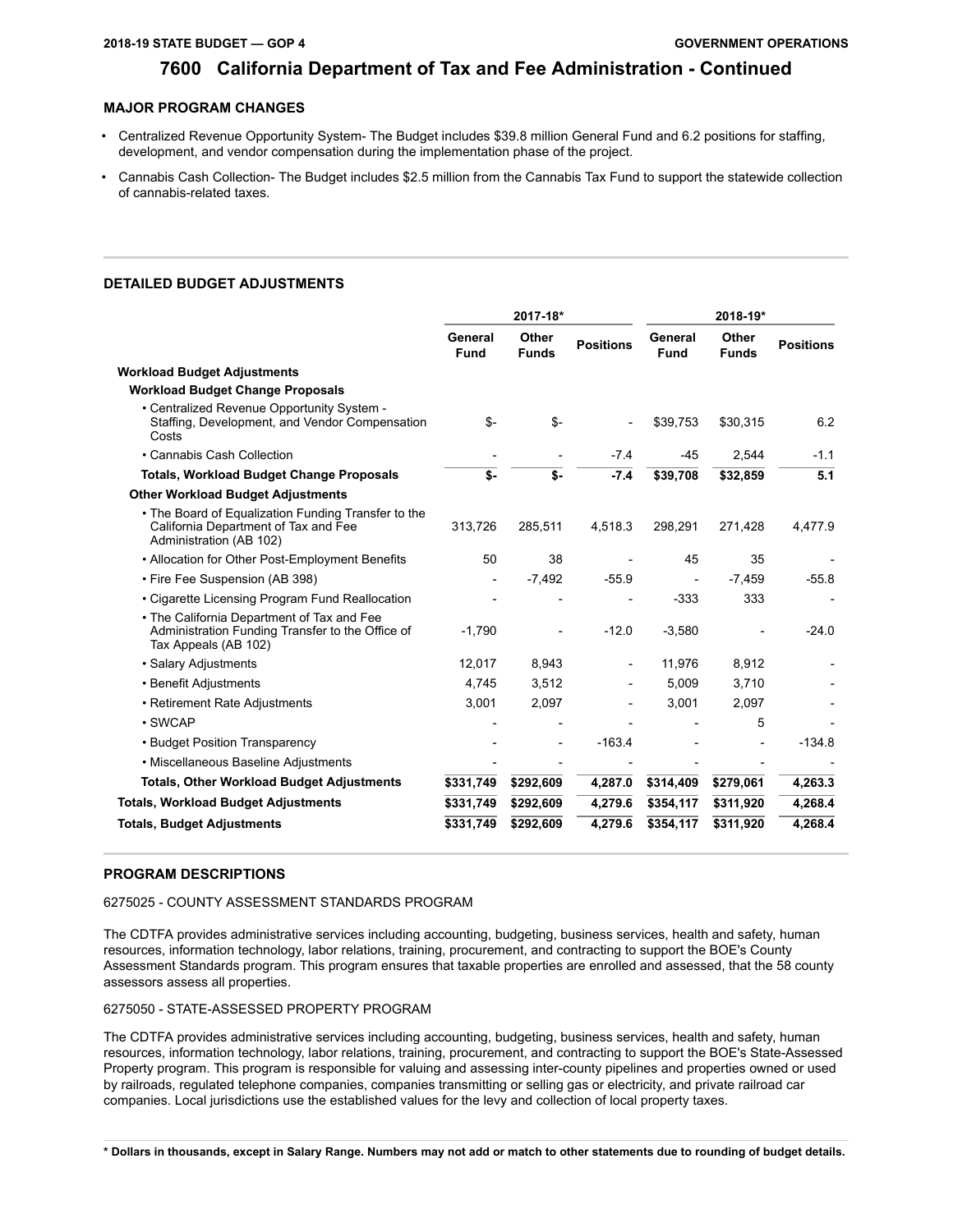### 6275075 - TIMBER TAX PROGRAM

This program administers the timber yield tax by establishing the harvest value of timber and collecting a tax on the harvested timber.

### 6275100 - SALES AND USE TAX PROGRAM

This program ensures that all sales and use tax revenues are collected in an equitable and effective manner through accurate reporting of tax liability. This is accomplished by detecting and correcting errors in self-assessments, and promptly collecting amounts determined to be due and economically recoverable. Under this program, the CDTFA administers the following taxes: State Sales and Use Tax, Bradley-Burns Uniform Local Sales and Use Tax, and District Transactions and Use Tax (cities/ counties).

### 6275125 - HAZARDOUS SUBSTANCES TAX PROGRAM

These programs provide revenue for the Hazardous Waste Control Account (HWCA) and the Toxic Substances Control Account (TSCA). The fees provide funding to the Department of Toxic Substances (DTS) to regulate hazardous waste in California. Generators of hazardous waste, hazardous waste facilities and certain business organizations, as identified by statute, are subject to the fees. The CDTFA administers the following fee programs in partnership with the DTS: Disposal Fee (HWCA), Generator Fee (HWCA), Transportable Treatment Unit Fee (HWCA), Facility Fee (HWCA), and Environmental Fee (TSCA).

### 6275175 - TIRE RECYCLING FEE PROGRAM

This program provides revenue for the California Tire Recycling Account in the California Tire Recycling Management Fund and Air Pollution Control Fund. The fee provides funding to reduce air pollution, landfill disposal, and stockpiling of used tires. The CDTFA administers the program in partnership with the California Department of Resources Recycling and Recovery, and the Air Resources Board.

### 6275200 - CIGARETTE AND TOBACCO PRODUCTS TAX PROGRAM

This program provides revenue for the Cigarette Tax Fund, Cigarette and Tobacco Products Surtax Fund, the Breast Cancer Fund, and the California Children and Families First Trust Fund. The program objective is to ensure that all cigarette and tobacco products tax revenues are collected equitably and effectively by ensuring timely reporting and payment of tax liabilities, detecting and correcting errors in reporting, and promptly collecting amounts determined to be due and economically recoverable.

### 6275225 - CIGARETTE AND TOBACCO PRODUCTS LICENSING PROGRAM

This program provides revenue for the Cigarette and Tobacco Products Compliance Fund, which is used to implement, enforce, and administer the provisions of the California Cigarette and Tobacco Licensing Act. The purpose of the Act is to reduce tax evasion, smuggling, and counterfeiting of cigarette and tobacco products and stamps. It requires statewide licensing of all distributors, wholesalers, importers, manufacturers, and retailers of cigarette and tobacco products.

### 6275250 - TRANSPORTATION FUND TAX PROGRAM

This program provides revenue for the Transportation Tax Fund. Allocations are made from the fund to the Aeronautics Account, Harbors and Watercraft Revolving Fund, Off-Highway Vehicle Trust Fund, Highway Users Tax Fund, and Department of Food and Agriculture Fund. The objective of this program is to ensure that the motor vehicle fuel, jet fuel, various use fuel, and diesel fuel taxes are administered equitably and effectively. Pursuant to the International Fuel Tax Agreement (IFTA), the CDTFA registers interstate truckers whose base state is California. Revenues from this program are used to construct and maintain public roads and mass transit systems, airports and waterways.

### 6275275 - OCCUPATIONAL LEAD POISONING PREVENTION FEE PROGRAM

This program provides revenue for the Occupational Lead Poisoning Prevention Account in the General Fund. The funds are used to establish and maintain occupational health and disease prevention programs. Employers in specified Standard Industrial Classification codes who employ 10 or more qualifying employees are subject to the fee. The CDTFA administers the program in partnership with the California Department of Public Health.

### 6275300 - INTEGRATED WASTE MANAGEMENT PROGRAM

This program provides revenue for the Integrated Waste Management Account in the Integrated Waste Management Fund. The fees provide funding to respond to potential health and environmental problems at on-site and off-site solid waste landfills, and supports state and local landfill permit enforcement programs. Operators of solid waste disposal facilities that include nonhazardous wood waste facilities are subject to the fee. The CDTFA administers the program in partnership with CalRecycle.

### 6275325 - UNDERGROUND STORAGE TANK FEE PROGRAM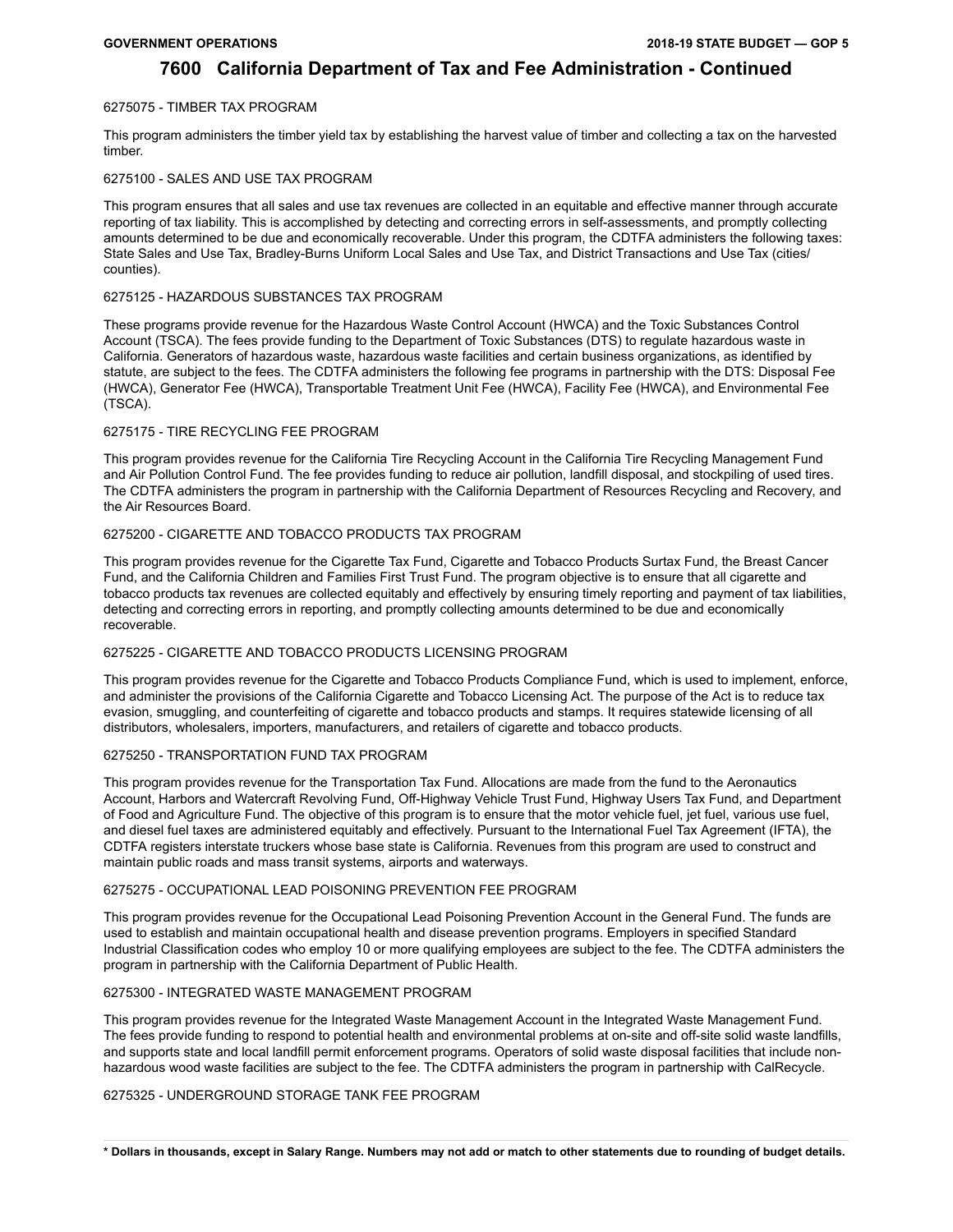This program provides revenue for the Underground Storage Tank (UST) Cleanup Fund in the State Treasury which provides a means for petroleum UST owners and operators to meet the federal and state requirements of maintaining financial responsibility to pay for any damages arising from their tank operations. The Fund also provides money to the Regional Water Boards and local regulatory agencies to abate emergency situations or to cleanup abandoned sites that pose a threat to human health, safety, and the environment, as a result of a UST petroleum release. Revenue is generated by a per gallon fee paid by UST owners who are required to have a permit to own a UST. The fee is collected by the CDTFA.

### 6275350 - OIL SPILL PREVENTION PROGRAM

This program provides revenue to the Department of Fish and Wildlife, which is deposited into the Oil Spill Prevention and Administration Fund. Fees are collected on all crude oil and petroleum products received in California refineries and marine terminals. The prevention and administration fees provide funding to implement oil spill prevention programs to implement, install, and maintain emergency programs, equipment, and facilities to respond to, contain, and cleanup oil spills, and to fund the Oiled Wildlife Care Network.

### 6275375 - ENERGY RESOURCES SURCHARGE PROGRAM

This program provides revenue for the Energy Resource Surcharge Fund and is used to support the State Energy Resources Conservation and Development Commission. The revenue is generated by administering a surcharge on the consumption of electrical energy purchased from an electrical utility. The Energy Resource Surcharge Fund is ultimately transferred into the State Energy Resources and Development Special Account in the General Fund.

### 6275400 - ANNUAL WATER RIGHTS FEE PROGRAM

This program provides revenue for the Water Rights Fund. The fees provide funding to the State Water Resources Control Board to support the activities of its Division of Water Rights. The annual fee is collected from water right permit holders based on a schedule of fees adopted each fiscal year by the State Water Resources Control Board.

### 6275425 - CHILDHOOD LEAD POISONING PREVENTION FEE PROGRAM

This program provides revenue for the Childhood Lead Poisoning Prevention Fund. The fee funds the Childhood Lead Poisoning Prevention Program, administered by the California Department of Public Health (CDPH), Childhood Lead Poisoning Prevention Branch, which include services such as health care referrals, environmental assessments, and educational activities necessary to reduce a child's exposure to lead and the consequences of the exposure. The CDTFA administers the Childhood Lead Poisoning Prevention Fee on behalf of the CDPH. The CDTFA collects an annual fee from architectural coatings distributors, motor vehicle fuel distributors, and facilities currently reporting releases of lead into ambient air in California. The fee is determined by the CDPH based on the feepayers? market share responsibility for environmental lead contamination.

### 6275450 - MARINE INVASIVE SPECIES PROGRAM

This program provides revenue for the Marine Invasive Species Control Fund and was previously referred to as the Ballast Water Management Program. The fees provide funding to the California State Lands Commission (SLC) Marine Invasive Species Program established to prevent or minimize the introduction and spread of non-indigenous aquatic species into California waters. Owners or operators of qualifying vessels carrying, or capable of carrying, ballast water from outside California are subject to the fee for each voyage. The CDTFA administers the program in partnership with the SLC.

### 6275475 - FIRE PREVENTION FEE PROGRAM

This program, which was terminated on July 25, 2017 pursuant to Chapter 135, Statutes of 2017 (AB 398), provided revenue for the State Responsibility Area Fire Prevention Fund. The revenue was generated by administering an annual fire prevention fee charged on each habitable structure within a State Responsibility Area. The revenues were used by the California Department of Forestry and Fire Protection for fire prevention activities that benefitted owners subject to the fee.

### 6275500 - EMERGENCY TELEPHONE USERS SURCHARGE PROGRAM

This program provides revenue for the State Emergency Telephone Number Account. Revenue generated by this program funds the State's "911" emergency telephone system by administering a surcharge on intrastate telephone and Voice over Internet Protocol (VoIP) communication services.

### 6275525 - E-WASTE RECYCLING FEE PROGRAM

This program provides revenue for the Electronic Waste Recovery and Recycling Account in the Integrated Waste Management Fund. The fees collected by the CDTFA provide funding for CalRecycle by imposing a recycling fee upon the retail sale or lease of new or refurbished video display devices identified by the Department of Toxic Substances (DTSC) as containing hazardous materials.

### 6275550 - LUMBER FEE PROGRAM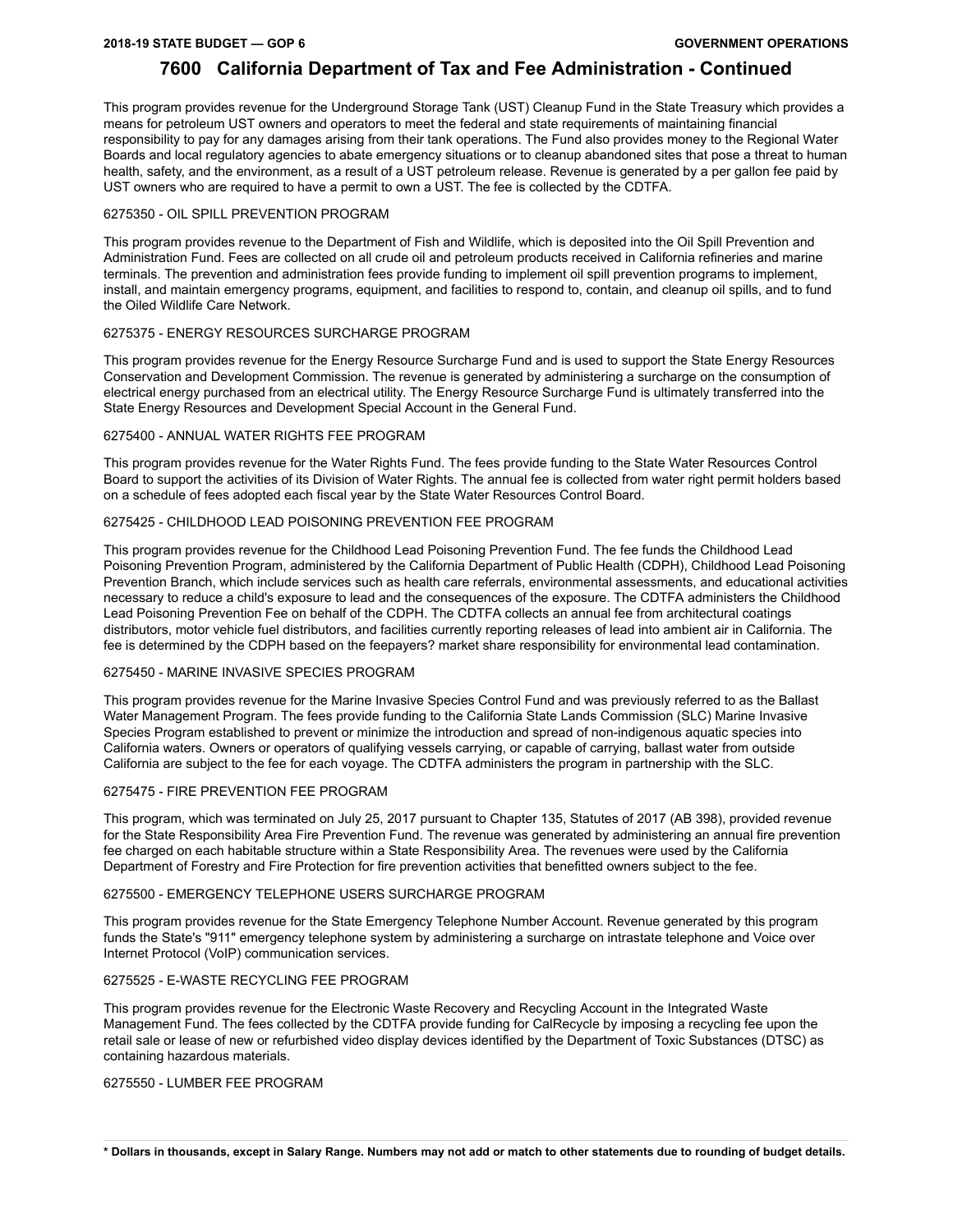This program collects a one percent assessment on purchases of lumber products and engineered wood products for use in California.

### 6275575 - INSURANCE TAX PROGRAM

This program provides revenue to the Insurance Tax Fund. Revenue is generated from taxes assessed on insurance premiums, underwriting profits from ocean marine insurance, and retaliatory assessments levied on "foreign" insurers. The taxes collected are used to pay refunds or transferred to the General Fund. Beginning in 2017-18, the BOE contracts with the CDTFA to administer this program.

### 6275600 - NATURAL GAS SURCHARGE PROGRAM

This program provides revenue to fund low-income assistance programs, cost effective energy efficiency programs, conservation activities, and public interest research and development. The revenue is generated by administering a surcharge on the consumption of all natural gas in California.

### 6275650 - PREPAID MOBILE TELEPHONY PROGRAM

Operative January 1, 2016 this program provides revenue to the Prepaid Mobile Telephony Services (MTS) Surcharge Fund and the Local Charges for the Prepaid MTS Fund. The revenue funds the State Emergency Telephone Number Account, universal service funds and local funds. A surcharge is imposed on each consumer of prepaid mobile telephony services at the retail level.

### 6275675 - REGIONAL RAILROAD ACCIDENT PREPAREDNESS AND IMMEDIATE RESPONSE PROGRAM

This program provides revenue to the Governor's Office of Emergency Services, to prepare for and provide immediate onsite response related to a large-scale release of hazardous materials from a rail car or a railroad accident involving a rail car. The revenues are deposited into the Regional Railroad Accident Preparedness and Immediate Response Fund. Fees are collected on the top 25 most hazardous material commodities transported by rail car within California. The fee provides funding to pay for the planning, developing, support, and maintenance of various aspects of regional, state, and local emergency response programs, teams, specialized equipment, supplies, and training to prepare for such an occurrence.

### 6275700 - LEAD-ACID BATTERY RECYCLING FEE PROGRAM

This program provides revenue to the Lead-Acid Battery Cleanup Fund. The fee provides funding for investigation, site evaluation, cleanup, remediation, removal, monitoring, and other response actions for areas contaminated due to lead-acid battery recycling facility operations, as well as refund payments, loan repayments, and administrative costs. Lead-acid battery manufacturers and consumers are subject to the fees. The CDTFA administers the program in partnership with the California Department of Toxic Substances Control. This program creates the California Battery Fee and the Manufacturer Battery Fee.

### 6275725 - CANNABIS TAXES PROGRAM

This program created two types of cannabis taxes, a cannabis excise tax and a cultivation tax. The program provides revenue for the California Cannabis Control Fund. The program objective is to establish a special trust fund solely to carry out the purpose of the Medicinal and Adult-Use Cannabis Regulation and Safety Act (MAUCRSA). The purpose of MAUCRSA is to establish a comprehensive system to control and regulate the cultivation, distribution, transport, storage, manufacturing, processing, and sale of all cannabis and cannabis products. The cannabis taxes provide funding for youth education and prevention programs, medical research, environmental mitigation efforts, law enforcement, and administration costs for numerous state agencies charged with licensing, regulating, and taxing the cultivation and sale of cannabis.

### 9900 - ADMINISTRATION

The Administration program provides leadership, legal, planning, policy, research, communication, internal audit, equal employment opportunity, and other essential services necessary to support the Department's programmatic goals and objectives. This support includes central administrative services in accounting, budgeting, business services, health and safety, human resources, information technology, labor relations, training, procurement, and contracting. This program also provides administrative and personnel services for the Board of Equalization.

### **DETAILED EXPENDITURES BY PROGRAM**

**2016-17\* 2017-18\* 2018-19\***

**PROGRAM REQUIREMENTS <sup>6275</sup> ADMINISTRATION OF THE CALIFORNIA DEPARTMENT OF TAX AND FEE ADMINISTRATION State Operations:**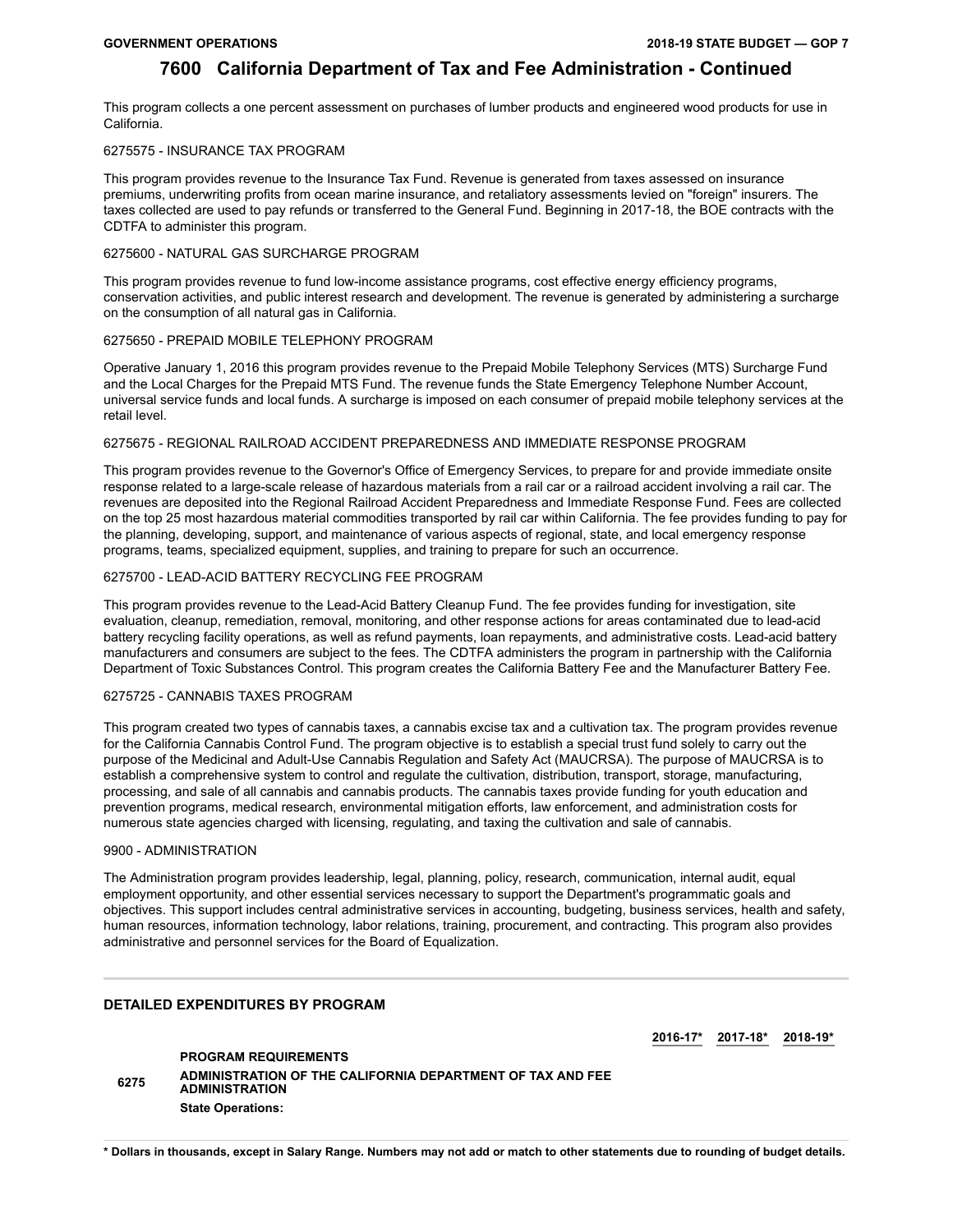### **2018-19 STATE BUDGET — GOP 8**

# **California Department of Tax and Fee Administration - Continued**

|         | General Fund                                                                                                    | \$-                      | \$331,749 | \$354,117 |
|---------|-----------------------------------------------------------------------------------------------------------------|--------------------------|-----------|-----------|
| 0004    | <b>Breast Cancer Fund</b>                                                                                       |                          | 659       | 610       |
| 0022    | State Emergency Telephone Number Account                                                                        |                          | 1,630     | 1,689     |
| 0061    | Motor Vehicle Fuel Account, Transportation Tax Fund                                                             | $\overline{\phantom{a}}$ | 28,959    | 33,090    |
| 0070    | Occupational Lead Poisoning Prevention Account                                                                  | $\overline{\phantom{a}}$ | 877       | 878       |
| 0080    | Childhood Lead Poisoning Prevention Fund                                                                        |                          | 555       | 573       |
| 0230    | Cigarette and Tobacco Products Surtax Fund                                                                      | $\overline{\phantom{a}}$ | 7,064     | 7,533     |
| 0320    | Oil Spill Prevention and Administration Fund                                                                    |                          | 589       | 369       |
| 0387    | Integrated Waste Management Account, Integrated Waste Management Fund                                           | $\overline{\phantom{a}}$ | 582       | 613       |
| 0439    | Underground Storage Tank Cleanup Fund                                                                           | $\overline{\phantom{a}}$ | 3,918     | 4,065     |
| 0465    | Energy Resources Programs Account                                                                               | $\overline{\phantom{a}}$ | 330       | 386       |
| 0623    | California Children and Families First Trust Fund                                                               | $\overline{\phantom{a}}$ | 14,080    | 12,900    |
| 0890    | <b>Federal Trust Fund</b>                                                                                       | $\overline{\phantom{0}}$ | 245       | 261       |
| 0965    | <b>Timber Tax Fund</b>                                                                                          | $\overline{\phantom{a}}$ | 1,840     | 1,957     |
| 0995    | Reimbursements                                                                                                  | $\overline{\phantom{a}}$ | 200,493   | 213,965   |
| 3015    | Gas Consumption Surcharge Fund                                                                                  |                          | 939       | 1,136     |
|         |                                                                                                                 |                          |           |           |
| 3058    | Water Rights Fund                                                                                               |                          | 498       | 510       |
| 3065    | Electronic Waste Recovery and Recycling Account, Integrated Waste Management<br>Fund                            | $\overline{a}$           | 4,981     | 5,060     |
| 3067    | Cigarette and Tobacco Products Compliance Fund                                                                  | $\overline{\phantom{0}}$ | 7,903     | 10,466    |
| 3212    | Timber Regulation and Forest Restoration Fund                                                                   |                          | 1,148     | 1,268     |
| 3251    | Prepaid Mobile Telephony Services Surcharge Fund                                                                | $\overline{\phantom{a}}$ | 1,172     | 1,593     |
| 3260    | Regional Railroad Accident Preparedness and Immediate Response Fund                                             |                          | 263       |           |
| 3270    | Local Charges for Prepaid Mobile Telephony Service Fund                                                         | $\overline{\phantom{a}}$ | 1,048     | 631       |
| 3288    | Cannabis Control Fund                                                                                           | $\overline{\phantom{a}}$ | 4,627     |           |
| 3301    | Lead-Acid Battery Cleanup Fund                                                                                  |                          | 800       | 1,419     |
| 3304    | California Healthcare, Research and Prevention Tobacco Tax Act of 2016 Fund                                     |                          | 960       | 1,301     |
| 3308    | Tobacco Law Enforcement Account, California Healthcare, Research and<br>Prevention Tobacco Tax Act of 2016 Fund | $\overline{a}$           | 6,032     |           |
| 3314    | California Cannabis Tax Fund                                                                                    |                          |           | 4,766     |
|         |                                                                                                                 |                          |           |           |
|         |                                                                                                                 |                          |           |           |
| 3319    | Tax Fee Admin, Tobacco Law Enforcement Acct, CA Healthcare, Rsrch Prvt FD                                       |                          |           | 4,464     |
|         | <b>Totals, State Operations</b>                                                                                 | \$-                      | \$623,941 | \$665,620 |
|         | <b>SUBPROGRAM REQUIREMENTS</b>                                                                                  |                          |           |           |
| 6275025 | <b>County Assessment Standards Program</b>                                                                      |                          |           |           |
|         | <b>State Operations:</b>                                                                                        |                          |           |           |
| 0001    | General Fund                                                                                                    | \$-                      | \$2,894   | \$3,056   |
|         | <b>Totals, State Operations</b>                                                                                 | \$-                      | \$2,894   | \$3,056   |
|         | <b>SUBPROGRAM REQUIREMENTS</b>                                                                                  |                          |           |           |
| 6275050 | <b>State-Assessed Property Program</b>                                                                          |                          |           |           |
|         | <b>State Operations:</b>                                                                                        |                          |           |           |
| 0001    | General Fund                                                                                                    | \$-                      | \$4,561   | \$4,773   |
|         | <b>Totals, State Operations</b>                                                                                 | \$-                      | \$4,561   | \$4,773   |
|         | <b>SUBPROGRAM REQUIREMENTS</b>                                                                                  |                          |           |           |
| 6275075 | <b>Timber Tax Program</b>                                                                                       |                          |           |           |
|         | <b>State Operations:</b>                                                                                        |                          |           |           |
| 0965    | <b>Timber Tax Fund</b>                                                                                          | \$-                      | \$1,840   | \$1,957   |
|         | <b>Totals, State Operations</b><br><b>SUBPROGRAM REQUIREMENTS</b>                                               | \$-                      | \$1,840   | \$1,957   |
| 6275100 | Sales and Use Tax Program                                                                                       |                          |           |           |
|         | <b>State Operations:</b>                                                                                        |                          |           |           |
| 0001    | General Fund                                                                                                    | \$-                      | \$314,686 | \$338,556 |
| 0995    | Reimbursements                                                                                                  |                          | 192,392   | 205,572   |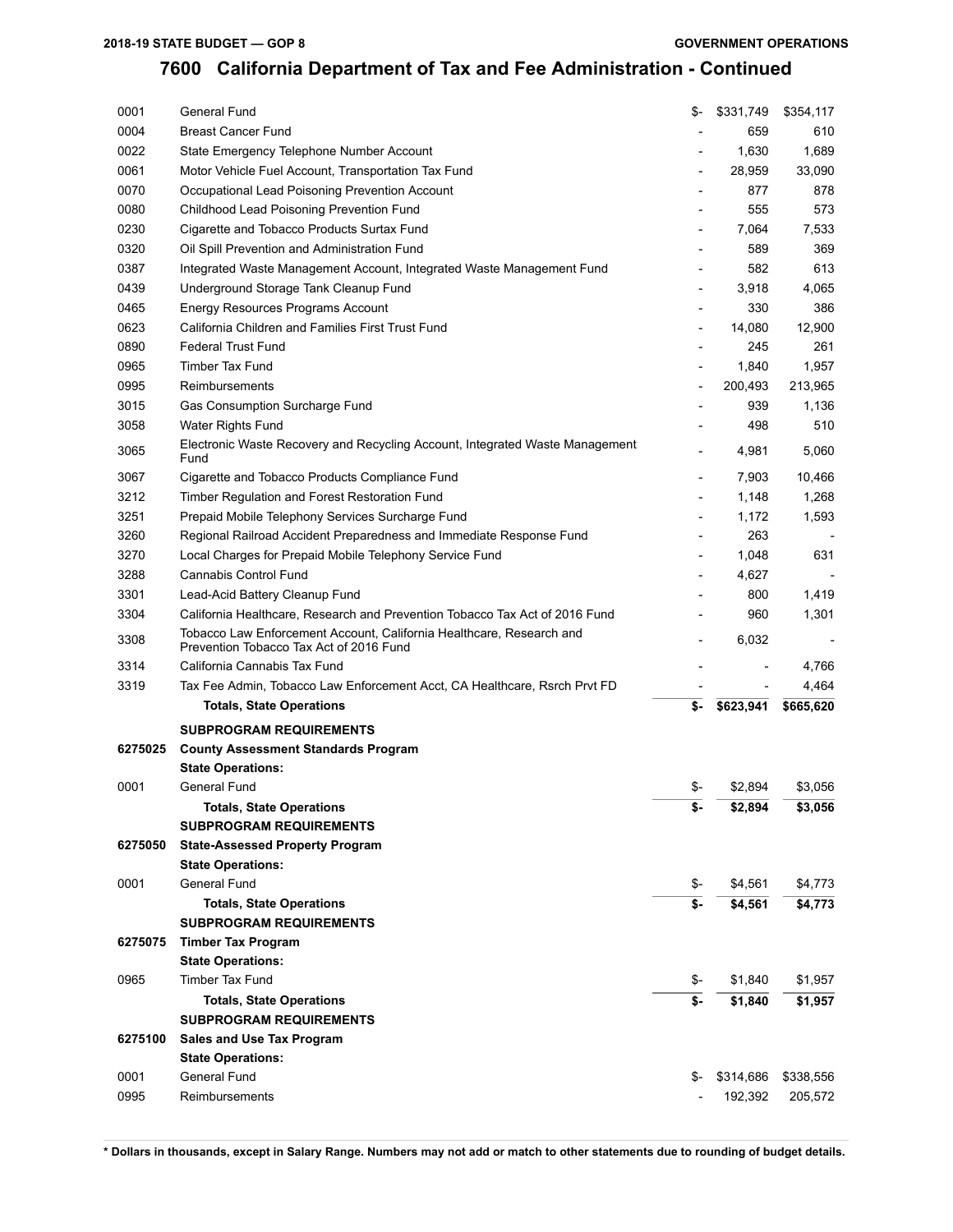|         | <b>Totals, State Operations</b>                                                                                 | \$- | \$507,078 | \$544,128 |
|---------|-----------------------------------------------------------------------------------------------------------------|-----|-----------|-----------|
|         | <b>SUBPROGRAM REQUIREMENTS</b>                                                                                  |     |           |           |
| 6275125 | <b>Hazardous Substances Tax Program</b>                                                                         |     |           |           |
|         | <b>State Operations:</b>                                                                                        |     |           |           |
| 0995    | Reimbursements                                                                                                  |     | 5,605     | 5.665     |
|         | <b>Totals, State Operations</b>                                                                                 | \$- | \$5,605   | \$5,665   |
|         | <b>SUBPROGRAM REQUIREMENTS</b>                                                                                  |     |           |           |
| 6275150 | Alcoholic Beverage Tax Program                                                                                  |     |           |           |
|         | <b>State Operations:</b>                                                                                        |     |           |           |
| 0001    | General Fund                                                                                                    | \$- | \$3,143   | \$3,368   |
|         | <b>Totals, State Operations</b>                                                                                 | \$- | \$3,143   | \$3,368   |
|         | <b>SUBPROGRAM REQUIREMENTS</b>                                                                                  |     |           |           |
| 6275175 | <b>Tire Recycling Fee Program</b>                                                                               |     |           |           |
|         | <b>State Operations:</b>                                                                                        |     |           |           |
| 0995    | Reimbursements                                                                                                  |     | 1,978     | 2,020     |
|         | <b>Totals, State Operations</b>                                                                                 | \$- | \$1,978   | \$2,020   |
|         | <b>SUBPROGRAM REQUIREMENTS</b>                                                                                  |     |           |           |
| 6275200 | <b>Cigarette and Tobacco Products Tax Program</b>                                                               |     |           |           |
|         | <b>State Operations:</b>                                                                                        |     |           |           |
| 0001    | General Fund                                                                                                    | \$- | \$3,963   | \$4,024   |
| 0004    | <b>Breast Cancer Fund</b>                                                                                       |     | 598       | 610       |
| 0230    | Cigarette and Tobacco Products Surtax Fund                                                                      |     | 6,317     | 7,533     |
| 0623    | California Children and Families First Trust Fund                                                               |     | 12,602    | 12,900    |
| 3304    | California Healthcare, Research and Prevention Tobacco Tax Act of 2016 Fund                                     |     | 960       | 1,301     |
| 3308    | Tobacco Law Enforcement Account, California Healthcare, Research and<br>Prevention Tobacco Tax Act of 2016 Fund |     | 6,032     |           |
| 3319    | Tax Fee Admin, Tobacco Law Enforcement Acct, CA Healthcare, Rsrch Prvt FD                                       |     |           | 4,464     |
|         | <b>Totals, State Operations</b>                                                                                 | \$- | \$30,472  | \$30,832  |
|         | <b>SUBPROGRAM REQUIREMENTS</b>                                                                                  |     |           |           |
| 6275225 | <b>Cigarette and Tobacco Products Licensing Program</b>                                                         |     |           |           |
|         | <b>State Operations:</b>                                                                                        |     |           |           |
| 0001    | General Fund                                                                                                    | \$- | \$333     | \$-       |
| 0004    | <b>Breast Cancer Fund</b>                                                                                       |     | 61        |           |
| 0230    | Cigarette and Tobacco Products Surtax Fund                                                                      |     | 747       |           |
| 0623    | California Children and Families First Trust Fund                                                               |     | 1,478     |           |
| 3067    | Cigarette and Tobacco Products Compliance Fund                                                                  |     | 7,903     | 10,466    |
|         | <b>Totals, State Operations</b>                                                                                 | \$- | \$10,522  | \$10,466  |
|         | <b>SUBPROGRAM REQUIREMENTS</b>                                                                                  |     |           |           |
| 6275250 | <b>Transportation Fund Tax Program</b>                                                                          |     |           |           |
|         | <b>State Operations:</b>                                                                                        |     |           |           |
| 0061    | Motor Vehicle Fuel Account, Transportation Tax Fund                                                             | \$- | \$28,959  | \$33,090  |
| 0890    | <b>Federal Trust Fund</b>                                                                                       |     | 245       | 261       |
|         | <b>Totals, State Operations</b>                                                                                 | \$- | \$29,204  | \$33,351  |
|         | <b>SUBPROGRAM REQUIREMENTS</b>                                                                                  |     |           |           |
| 6275275 | <b>Occupational Lead Poisoning Prevention Fee Program</b>                                                       |     |           |           |
|         | <b>State Operations:</b>                                                                                        |     |           |           |
| 0070    | Occupational Lead Poisoning Prevention Account                                                                  | \$- | \$877     | \$878     |
|         | <b>Totals, State Operations</b>                                                                                 | \$- | \$877     | \$878     |
|         | <b>SUBPROGRAM REQUIREMENTS</b>                                                                                  |     |           |           |
| 6275300 | <b>Integrated Waste Management Program</b>                                                                      |     |           |           |
|         | <b>State Operations:</b>                                                                                        |     |           |           |
| 0387    | Integrated Waste Management Account, Integrated Waste Management Fund                                           | \$- | \$582     | \$613     |
|         | <b>Totals, State Operations</b>                                                                                 | \$- | \$582     | \$613     |
|         |                                                                                                                 |     |           |           |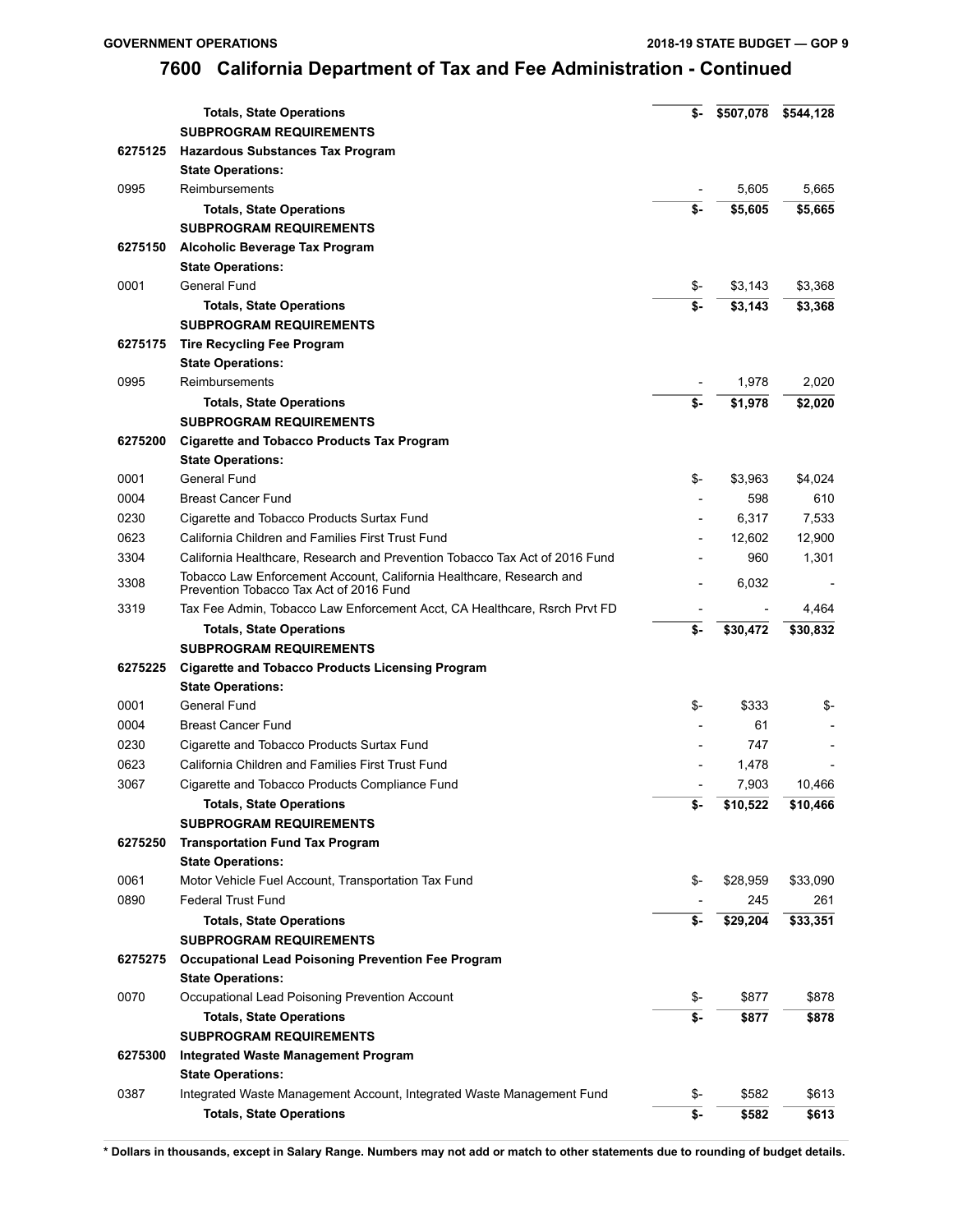|         | <b>SUBPROGRAM REQUIREMENTS</b>                                                                           |                           |         |         |
|---------|----------------------------------------------------------------------------------------------------------|---------------------------|---------|---------|
|         | <b>Totals, State Operations</b>                                                                          | \$-                       | \$340   | \$340   |
| 0001    | General Fund                                                                                             | \$-                       | \$340   | \$340   |
|         | <b>State Operations:</b>                                                                                 |                           |         |         |
| 6275575 | <b>Insurance Tax Program</b>                                                                             |                           |         |         |
|         | <b>SUBPROGRAM REQUIREMENTS</b>                                                                           |                           |         |         |
|         | <b>Totals, State Operations</b>                                                                          | \$-                       | \$1,148 | \$1,268 |
| 3212    | Timber Regulation and Forest Restoration Fund                                                            | \$-                       | \$1,148 | \$1,268 |
|         | <b>State Operations:</b>                                                                                 |                           |         |         |
| 6275550 | <b>Lumber Fee Program</b>                                                                                |                           |         |         |
|         | <b>SUBPROGRAM REQUIREMENTS</b>                                                                           |                           |         |         |
|         | Fund<br><b>Totals, State Operations</b>                                                                  | \$-                       | \$4,981 | \$5,060 |
| 3065    | <b>State Operations:</b><br>Electronic Waste Recovery and Recycling Account, Integrated Waste Management | \$-                       | \$4,981 | \$5,060 |
| 6275525 | <b>E-Waste Recycling Fee Program</b>                                                                     |                           |         |         |
|         | SUBPROGRAM REQUIREMENTS                                                                                  |                           |         |         |
|         | <b>Totals, State Operations</b>                                                                          | \$-                       | \$1,630 | \$1,689 |
| 0022    | State Emergency Telephone Number Account                                                                 | \$-                       | \$1,630 | \$1,689 |
|         | <b>State Operations:</b>                                                                                 |                           |         |         |
| 6275500 | <b>Emergency Telephone Users Surcharge Program</b>                                                       |                           |         |         |
|         | <b>SUBPROGRAM REQUIREMENTS</b>                                                                           |                           |         |         |
|         | <b>Totals, State Operations</b>                                                                          | \$-                       | \$518   | \$526   |
| 0995    | Reimbursements                                                                                           |                           | 518     | 526     |
|         | <b>State Operations:</b>                                                                                 |                           |         |         |
| 6275450 | <b>Marine Invasive Species Program</b>                                                                   |                           |         |         |
|         | <b>SUBPROGRAM REQUIREMENTS</b>                                                                           |                           |         |         |
|         | <b>Totals, State Operations</b>                                                                          | \$-                       | \$555   | \$573   |
| 0080    | Childhood Lead Poisoning Prevention Fund                                                                 | \$-                       | \$555   | \$573   |
|         | <b>State Operations:</b>                                                                                 |                           |         |         |
| 6275425 | <b>Childhood Lead Poisoning Prevention Fee Program</b>                                                   |                           |         |         |
|         | <b>SUBPROGRAM REQUIREMENTS</b>                                                                           |                           |         |         |
|         | <b>Totals, State Operations</b>                                                                          | $\overline{\mathsf{s}}$ . | \$498   | \$510   |
| 3058    | Water Rights Fund                                                                                        | \$-                       | \$498   | \$510   |
|         | <b>State Operations:</b>                                                                                 |                           |         |         |
| 6275400 | <b>Annual Water Rights Fee Program</b>                                                                   |                           |         |         |
|         | <b>SUBPROGRAM REQUIREMENTS</b>                                                                           |                           |         |         |
|         | <b>Totals, State Operations</b>                                                                          | \$-                       | \$330   | \$378   |
| 0465    | Energy Resources Programs Account                                                                        |                           | 330     | 386     |
| 0439    | Underground Storage Tank Cleanup Fund                                                                    | \$-                       | \$-     | -\$8    |
|         | <b>State Operations:</b>                                                                                 |                           |         |         |
| 6275375 | <b>Energy Resources Surcharge Program</b>                                                                |                           |         |         |
|         | <b>Totals, State Operations</b><br><b>SUBPROGRAM REQUIREMENTS</b>                                        | \$-                       | \$589   | \$369   |
| 0320    | Oil Spill Prevention and Administration Fund                                                             | \$-                       | \$589   | \$369   |
|         | <b>State Operations:</b>                                                                                 |                           |         |         |
| 6275350 | <b>Oil Spill Prevention Program</b>                                                                      |                           |         |         |
|         | <b>SUBPROGRAM REQUIREMENTS</b>                                                                           |                           |         |         |
|         | <b>Totals, State Operations</b>                                                                          | \$-                       | \$3,918 | \$4,073 |
| 0439    | Underground Storage Tank Cleanup Fund                                                                    | \$-                       | \$3,918 | \$4,073 |
|         | <b>State Operations:</b>                                                                                 |                           |         |         |
| 6275325 | <b>Underground Storage Tank Fee Program</b>                                                              |                           |         |         |
|         | <b>SUBPROGRAM REQUIREMENTS</b>                                                                           |                           |         |         |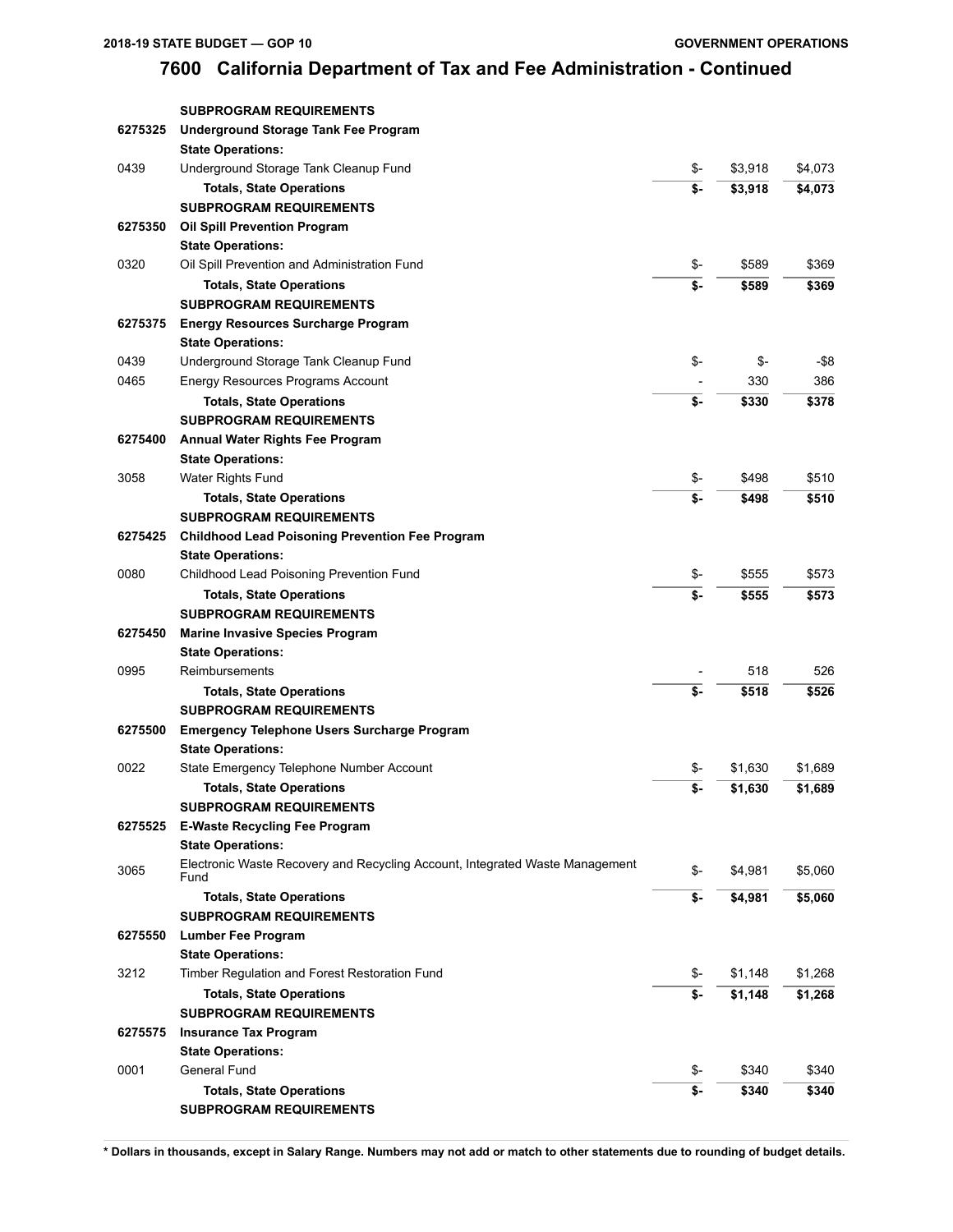| 6275600 | Natural Gas Surcharge Program                                          |                         |              |              |
|---------|------------------------------------------------------------------------|-------------------------|--------------|--------------|
|         | <b>State Operations:</b>                                               |                         |              |              |
| 3015    | Gas Consumption Surcharge Fund                                         | \$-                     | \$939        | \$1,136      |
|         | <b>Totals, State Operations</b>                                        | \$-                     | \$939        | \$1,136      |
|         | <b>SUBPROGRAM REQUIREMENTS</b>                                         |                         |              |              |
| 6275625 | <b>Appeals from Other Governmental Programs</b>                        |                         |              |              |
|         | <b>State Operations:</b>                                               |                         |              |              |
| 0001    | General Fund                                                           | \$-                     | \$1,829      | \$-          |
|         | <b>Totals, State Operations</b>                                        | \$-                     | \$1,829      | \$-          |
|         | <b>SUBPROGRAM REQUIREMENTS</b>                                         |                         |              |              |
| 6275650 | Prepaid Mobile Telephony Program                                       |                         |              |              |
|         | <b>State Operations:</b>                                               |                         |              |              |
| 3251    | Prepaid Mobile Telephony Services Surcharge Fund                       | \$-                     | \$1,172      | \$1,593      |
| 3270    | Local Charges for Prepaid Mobile Telephony Service Fund                |                         | 1,048        | 631          |
|         | <b>Totals, State Operations</b>                                        | \$-                     | \$2,220      | \$2,224      |
|         | <b>SUBPROGRAM REQUIREMENTS</b>                                         |                         |              |              |
| 6275675 | Regional Railroad Accident Preparedness and Immediate Response Program |                         |              |              |
|         | <b>State Operations:</b>                                               |                         |              |              |
| 3260    | Regional Railroad Accident Preparedness and Immediate Response Fund    | \$-                     | \$263        | \$-          |
|         | <b>Totals, State Operations</b>                                        | $\overline{\mathsf{s}}$ | \$263        | \$-          |
|         | <b>SUBPROGRAM REQUIREMENTS</b>                                         |                         |              |              |
| 6275700 | Lead-Acid Battery Cleanup Fee Program                                  |                         |              |              |
|         | <b>State Operations:</b>                                               |                         |              |              |
| 3301    | Lead-Acid Battery Cleanup Fund                                         | \$-                     | \$800        | \$1,419      |
|         | <b>Totals, State Operations</b>                                        | \$-                     | \$800        | \$1,419      |
|         | <b>SUBPROGRAM REQUIREMENTS</b>                                         |                         |              |              |
| 6275725 | <b>Cannabis Taxes Program</b>                                          |                         |              |              |
|         | <b>State Operations:</b>                                               |                         |              |              |
| 0995    | Reimbursements                                                         |                         |              | 182          |
| 3288    | <b>Cannabis Control Fund</b>                                           |                         | 4,627        |              |
| 3314    | California Cannabis Tax Fund                                           |                         |              | 4,766        |
|         | <b>Totals, State Operations</b>                                        | \$-                     | \$4,627      | \$4,948      |
|         | <b>PROGRAM REQUIREMENTS</b>                                            |                         |              |              |
| 9900    | <b>ADMINISTRATION - TOTAL</b>                                          |                         |              |              |
|         | <b>State Operations:</b>                                               |                         |              |              |
| 0995    | Reimbursements                                                         |                         | 417          | 417          |
|         | <b>Totals, State Operations</b>                                        | \$-                     | \$417        | \$417        |
|         | <b>SUBPROGRAM REQUIREMENTS</b>                                         |                         |              |              |
| 9900100 | Administration                                                         |                         |              |              |
|         | <b>State Operations:</b>                                               |                         |              |              |
| 0001    | General Fund                                                           | \$-                     | \$65,853     | \$65,848     |
| 0995    | Reimbursements                                                         |                         | 417          | 417          |
|         | <b>Totals, State Operations</b>                                        | \$-                     | \$66,270     | \$66,265     |
|         | <b>SUBPROGRAM REQUIREMENTS</b>                                         |                         |              |              |
| 9900200 | <b>Administration - Distributed</b>                                    |                         |              |              |
|         | <b>State Operations:</b>                                               |                         |              |              |
| 0001    | General Fund                                                           | \$-                     | $-$ \$65,853 | $-$ \$65,848 |
|         | <b>Totals, State Operations</b>                                        | \$-                     | $- $65,853$  | $-$65,848$   |
|         | <b>TOTALS, EXPENDITURES</b>                                            |                         |              |              |
|         | <b>State Operations</b>                                                |                         | 624,358      | 666,037      |
|         | <b>Totals, Expenditures</b>                                            | \$-                     | \$624,358    | \$666,037    |
|         |                                                                        |                         |              |              |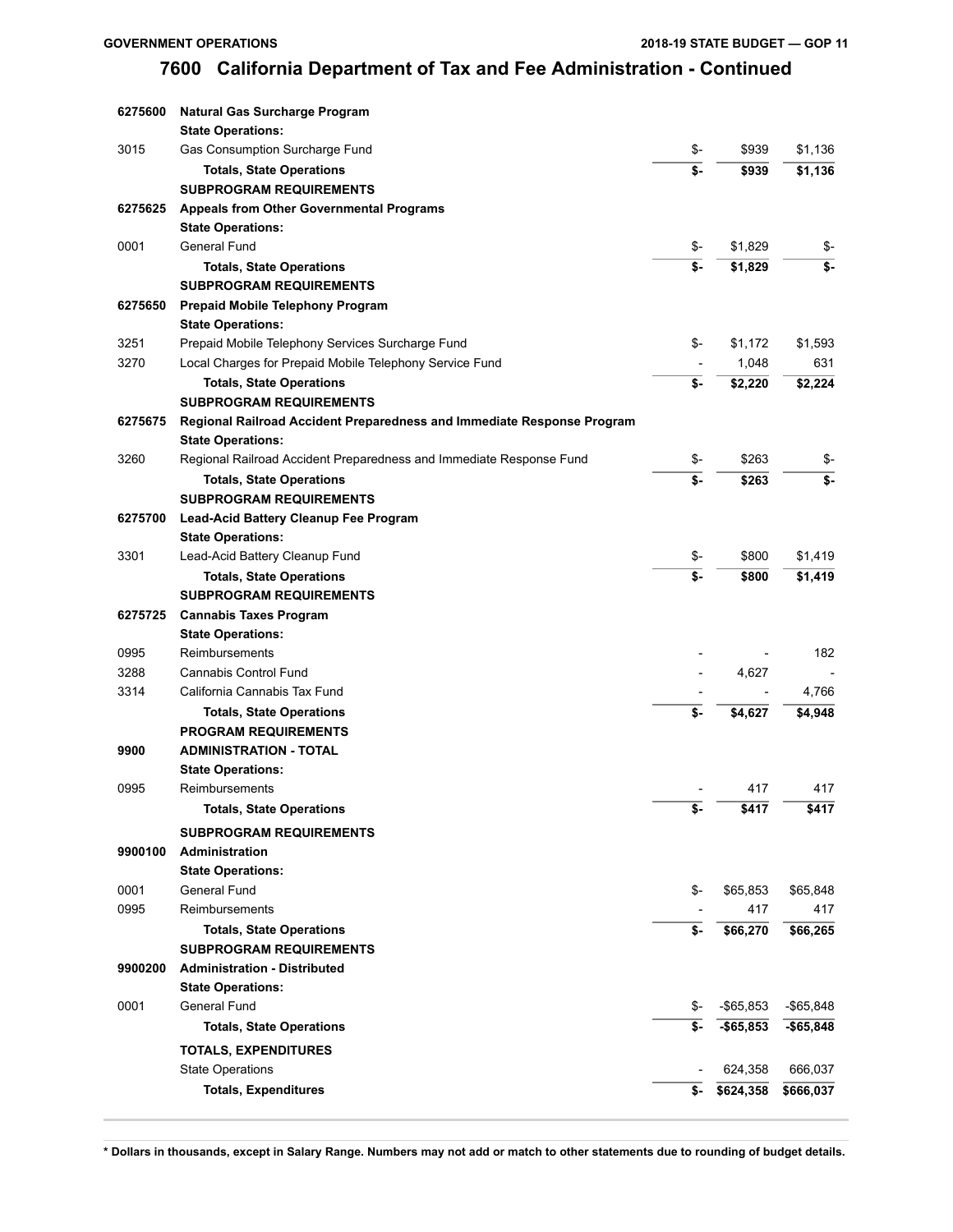### **EXPENDITURES BY CATEGORY**

| <b>1 State Operations</b>                                           |                          | <b>Positions</b> |          |                          | <b>Expenditures</b> |           |
|---------------------------------------------------------------------|--------------------------|------------------|----------|--------------------------|---------------------|-----------|
|                                                                     | 2016-17                  | 2017-18          | 2018-19  | 2016-17*                 | 2017-18*            | 2018-19*  |
| PERSONAL SERVICES                                                   |                          |                  |          |                          |                     |           |
| <b>Budget Position Transparency</b>                                 | $\overline{\phantom{a}}$ | $-163.4$         | $-134.8$ | -                        |                     |           |
| <b>Other Adjustments</b>                                            | $\overline{\phantom{a}}$ | 4.443.1          | 4,403.2  | $\overline{\phantom{a}}$ | 313.013             | 307,119   |
| <b>Net Totals, Salaries and Wages</b>                               | ۰                        | 4.279.7          | 4.268.4  | \$-                      | \$313.013           | \$307,119 |
| <b>Staff Benefits</b>                                               |                          |                  |          | $\overline{\phantom{a}}$ | 165.595             | 163,999   |
| <b>Totals, Personal Services</b>                                    | ٠                        | 4.279.7          | 4.268.4  | \$-                      | \$478,608           | \$471,118 |
| OPERATING EXPENSES AND EQUIPMENT                                    |                          |                  |          | \$-                      | \$145.750           | \$194.919 |
| TOTALS. POSITIONS AND EXPENDITURES. ALL FUNDS<br>(State Operations) |                          |                  |          | \$-                      | \$624,358           | \$666,037 |

### **DETAIL OF APPROPRIATIONS AND ADJUSTMENTS**

| <b>1 STATE OPERATIONS</b>                                                                                         | 2016-17* | 2017-18*  | $2018 - 19*$ |
|-------------------------------------------------------------------------------------------------------------------|----------|-----------|--------------|
| 0001 General Fund                                                                                                 |          |           |              |
| <b>APPROPRIATIONS</b>                                                                                             |          |           |              |
| 001 Budget Act appropriation                                                                                      |          |           | \$354,117    |
| Allocation for Employee Compensation                                                                              |          | 12.017    |              |
| Allocation for Other Post-Employment Benefits                                                                     |          | 50        |              |
| <b>Allocation for Staff Benefits</b>                                                                              |          | 4,745     |              |
| Section 3.60 Pension Contribution Adjustment                                                                      |          | 3,001     |              |
| The Board of Equalization Funding Transfer to the California Department of Tax and Fee<br>Administration (AB 102) |          | 313,726   |              |
| The California Department of Tax and Fee Administration Funding Transfer to the Office of Tax<br>Appeals (AB 102) |          | $-1,790$  |              |
| <b>TOTALS, EXPENDITURES</b>                                                                                       | ۰        | \$331,749 | \$354,117    |
| 0004 Breast Cancer Fund                                                                                           |          |           |              |
| <b>APPROPRIATIONS</b>                                                                                             |          |           |              |
| 001 Budget Act appropriation                                                                                      |          |           | \$610        |
| Allocation for Employee Compensation                                                                              |          | 9         |              |
| <b>Allocation for Staff Benefits</b>                                                                              |          | 3         |              |
| Section 3.60 Pension Contribution Adjustment                                                                      |          | 2         |              |
| The Board of Equalization Funding Transfer to the California Department of Tax and Fee<br>Administration (AB 102) |          | 645       |              |
| <b>TOTALS, EXPENDITURES</b>                                                                                       |          | \$659     | \$610        |
| 0022 State Emergency Telephone Number Account                                                                     |          |           |              |
| <b>APPROPRIATIONS</b>                                                                                             |          |           |              |
| 001 Budget Act appropriation                                                                                      |          |           | \$1,689      |
| The Board of Equalization Funding Transfer to the California Department of Tax and Fee<br>Administration (AB 102) |          | 1,630     |              |
| <b>TOTALS, EXPENDITURES</b>                                                                                       |          | \$1,630   | \$1,689      |
| 0061 Motor Vehicle Fuel Account, Transportation Tax Fund                                                          |          |           |              |
| <b>APPROPRIATIONS</b>                                                                                             |          |           |              |
| 001 Budget Act appropriation                                                                                      |          |           | \$33,090     |
| Allocation for Employee Compensation                                                                              |          | 927       |              |
| Allocation for Other Post-Employment Benefits                                                                     |          | 4         |              |
| <b>Allocation for Staff Benefits</b>                                                                              |          | 365       |              |
| Section 3.60 Pension Contribution Adjustment                                                                      |          | 225       |              |
| The Board of Equalization Funding Transfer to the California Department of Tax and Fee<br>Administration (AB 102) |          | 27,438    |              |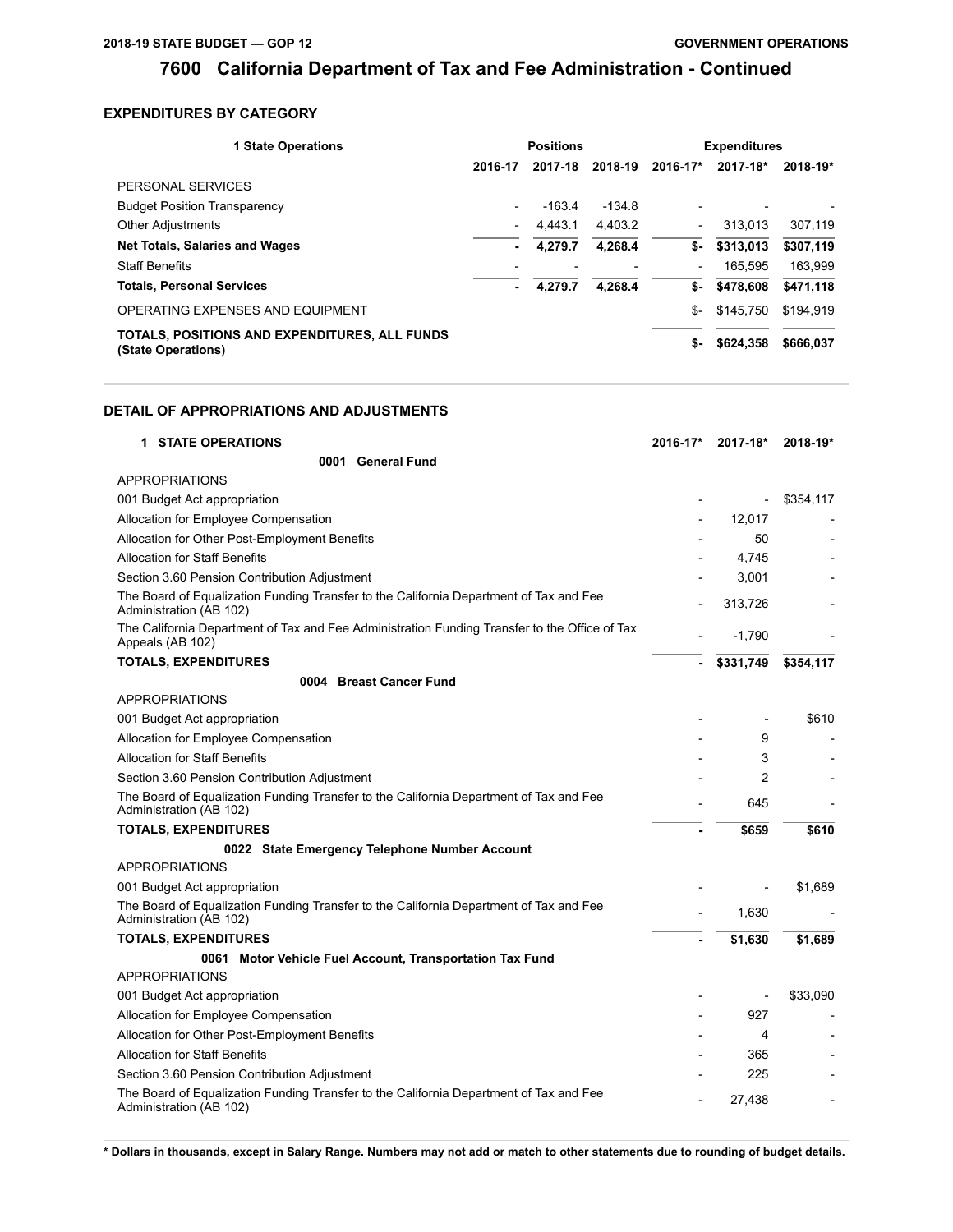| <b>TOTALS, EXPENDITURES</b>                                                                                       | \$28,959                 | \$33,090 |
|-------------------------------------------------------------------------------------------------------------------|--------------------------|----------|
| 0070 Occupational Lead Poisoning Prevention Account                                                               |                          |          |
| <b>APPROPRIATIONS</b>                                                                                             |                          |          |
| 001 Budget Act appropriation                                                                                      | $\overline{\phantom{0}}$ | \$878    |
| Allocation for Employee Compensation                                                                              | 38                       |          |
| <b>Allocation for Staff Benefits</b>                                                                              | 15                       |          |
| Section 3.60 Pension Contribution Adjustment                                                                      | 9                        |          |
| The Board of Equalization Funding Transfer to the California Department of Tax and Fee<br>Administration (AB 102) | 815                      |          |
| <b>TOTALS, EXPENDITURES</b>                                                                                       | \$877                    | \$878    |
| 0080 Childhood Lead Poisoning Prevention Fund                                                                     |                          |          |
| <b>APPROPRIATIONS</b>                                                                                             |                          |          |
| 001 Budget Act appropriation                                                                                      |                          | \$573    |
| The Board of Equalization Funding Transfer to the California Department of Tax and Fee<br>Administration (AB 102) | 555                      |          |
| <b>TOTALS, EXPENDITURES</b>                                                                                       | \$555                    | \$573    |
| 0230 Cigarette and Tobacco Products Surtax Fund                                                                   |                          |          |
| <b>APPROPRIATIONS</b>                                                                                             |                          |          |
| 001 Budget Act appropriation                                                                                      |                          | \$7,533  |
| Allocation for Employee Compensation                                                                              | 92                       |          |
| <b>Allocation for Staff Benefits</b>                                                                              | 36                       |          |
| Section 3.60 Pension Contribution Adjustment                                                                      | 22                       |          |
| The Board of Equalization Funding Transfer to the California Department of Tax and Fee<br>Administration (AB 102) | 6,914                    |          |
| <b>TOTALS, EXPENDITURES</b>                                                                                       | \$7,064                  | \$7,533  |
| 0320 Oil Spill Prevention and Administration Fund                                                                 |                          |          |
| <b>APPROPRIATIONS</b>                                                                                             |                          |          |
| 001 Budget Act appropriation                                                                                      |                          | \$369    |
| The Board of Equalization Funding Transfer to the California Department of Tax and Fee<br>Administration (AB 102) | 589                      |          |
| <b>TOTALS, EXPENDITURES</b>                                                                                       | \$589                    | \$369    |
| 0387 Integrated Waste Management Account, Integrated Waste Management Fund<br><b>APPROPRIATIONS</b>               |                          |          |
| 001 Budget Act appropriation                                                                                      | $\overline{a}$           | \$613    |
| Allocation for Employee Compensation                                                                              | 18                       |          |
| <b>Allocation for Staff Benefits</b>                                                                              | 7                        |          |
| Section 3.60 Pension Contribution Adjustment                                                                      | 4                        |          |
| The Board of Equalization Funding Transfer to the California Department of Tax and Fee<br>Administration (AB 102) | 553                      |          |
| <b>TOTALS, EXPENDITURES</b>                                                                                       | \$582                    | \$613    |
| 0439 Underground Storage Tank Cleanup Fund                                                                        |                          |          |
| <b>APPROPRIATIONS</b>                                                                                             |                          |          |
| 001 Budget Act appropriation                                                                                      |                          | \$4,065  |
| Allocation for Employee Compensation                                                                              | 234                      |          |
| Allocation for Other Post-Employment Benefits                                                                     | 2                        |          |
| <b>Allocation for Staff Benefits</b>                                                                              | 91                       |          |
| Section 3.60 Pension Contribution Adjustment                                                                      | 57                       |          |
| The Board of Equalization Funding Transfer to the California Department of Tax and Fee<br>Administration (AB 102) | 3,534                    |          |
| <b>TOTALS, EXPENDITURES</b>                                                                                       | \$3,918                  | \$4,065  |
| 0465 Energy Resources Programs Account                                                                            |                          |          |
| <b>APPROPRIATIONS</b>                                                                                             |                          |          |
| 001 Budget Act appropriation                                                                                      |                          | \$386    |
| Allocation for Employee Compensation                                                                              | 8                        |          |
|                                                                                                                   |                          |          |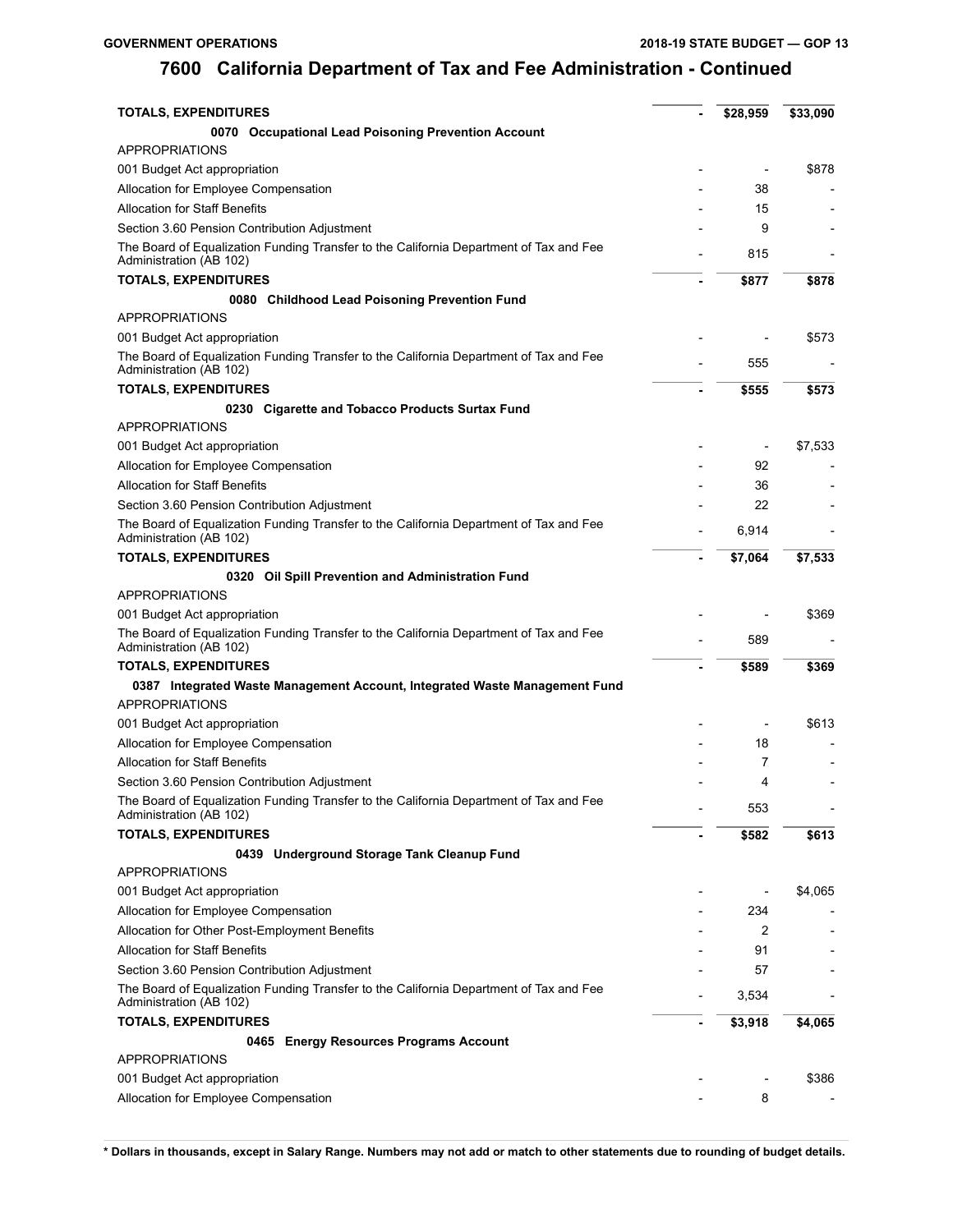| <b>Allocation for Staff Benefits</b>                                                                              | 3         |           |
|-------------------------------------------------------------------------------------------------------------------|-----------|-----------|
| Section 3.60 Pension Contribution Adjustment                                                                      | 2         |           |
| The Board of Equalization Funding Transfer to the California Department of Tax and Fee<br>Administration (AB 102) | 317       |           |
| <b>TOTALS, EXPENDITURES</b>                                                                                       | \$330     | \$386     |
| 0623 California Children and Families First Trust Fund                                                            |           |           |
| <b>APPROPRIATIONS</b>                                                                                             |           |           |
| 001 Budget Act appropriation                                                                                      |           | \$12,900  |
| Allocation for Employee Compensation                                                                              | 183       |           |
| Allocation for Other Post-Employment Benefits                                                                     | 1         |           |
| <b>Allocation for Staff Benefits</b>                                                                              | 72        |           |
| Section 3.60 Pension Contribution Adjustment                                                                      | 45        |           |
| The Board of Equalization Funding Transfer to the California Department of Tax and Fee<br>Administration (AB 102) | 13,779    |           |
| <b>TOTALS, EXPENDITURES</b>                                                                                       | \$14,080  | \$12,900  |
| 0890 Federal Trust Fund                                                                                           |           |           |
| <b>APPROPRIATIONS</b>                                                                                             |           |           |
| 001 Budget Act appropriation                                                                                      |           | \$261     |
| The Board of Equalization Funding Transfer to the California Department of Tax and Fee<br>Administration (AB 102) | 245       |           |
| <b>TOTALS, EXPENDITURES</b>                                                                                       | \$245     | \$261     |
| 0965 Timber Tax Fund                                                                                              |           |           |
| <b>APPROPRIATIONS</b>                                                                                             |           |           |
| 001 Budget Act appropriation                                                                                      |           | \$1,957   |
| Allocation for Employee Compensation                                                                              | 61        |           |
| <b>Allocation for Staff Benefits</b>                                                                              | 24        |           |
| Section 3.60 Pension Contribution Adjustment                                                                      | 15        |           |
| The Board of Equalization Funding Transfer to the California Department of Tax and Fee<br>Administration (AB 102) | 1,740     |           |
| <b>TOTALS, EXPENDITURES</b>                                                                                       | \$1,840   | \$1,957   |
| 0995 Reimbursements                                                                                               |           |           |
| <b>APPROPRIATIONS</b>                                                                                             |           |           |
| Reimbursements                                                                                                    | \$200,910 | \$214,382 |
| <b>TOTALS, EXPENDITURES</b>                                                                                       | \$200,910 | \$214,382 |
| 3015 Gas Consumption Surcharge Fund                                                                               |           |           |
| <b>APPROPRIATIONS</b>                                                                                             |           |           |
| 001 Budget Act appropriation                                                                                      |           | \$1,136   |
| Allocation for Employee Compensation                                                                              | 19        |           |
| <b>Allocation for Staff Benefits</b>                                                                              | 8         |           |
| Section 3.60 Pension Contribution Adjustment                                                                      | 5         |           |
| The Board of Equalization Funding Transfer to the California Department of Tax and Fee<br>Administration (AB 102) | 907       |           |
| <b>TOTALS, EXPENDITURES</b>                                                                                       | \$939     | \$1,136   |
| 3058 Water Rights Fund                                                                                            |           |           |
| <b>APPROPRIATIONS</b>                                                                                             |           |           |
| 001 Budget Act appropriation                                                                                      |           | \$510     |
| Allocation for Employee Compensation                                                                              | 17        |           |
| <b>Allocation for Staff Benefits</b>                                                                              | 7         |           |
| Section 3.60 Pension Contribution Adjustment                                                                      | 4         |           |
| The Board of Equalization Funding Transfer to the California Department of Tax and Fee<br>Administration (AB 102) | 470       |           |
| <b>TOTALS, EXPENDITURES</b>                                                                                       | \$498     | \$510     |
| 3063 State Responsibility Area Fire Prevention Fund                                                               |           |           |
| APPROPRIATIONS                                                                                                    |           |           |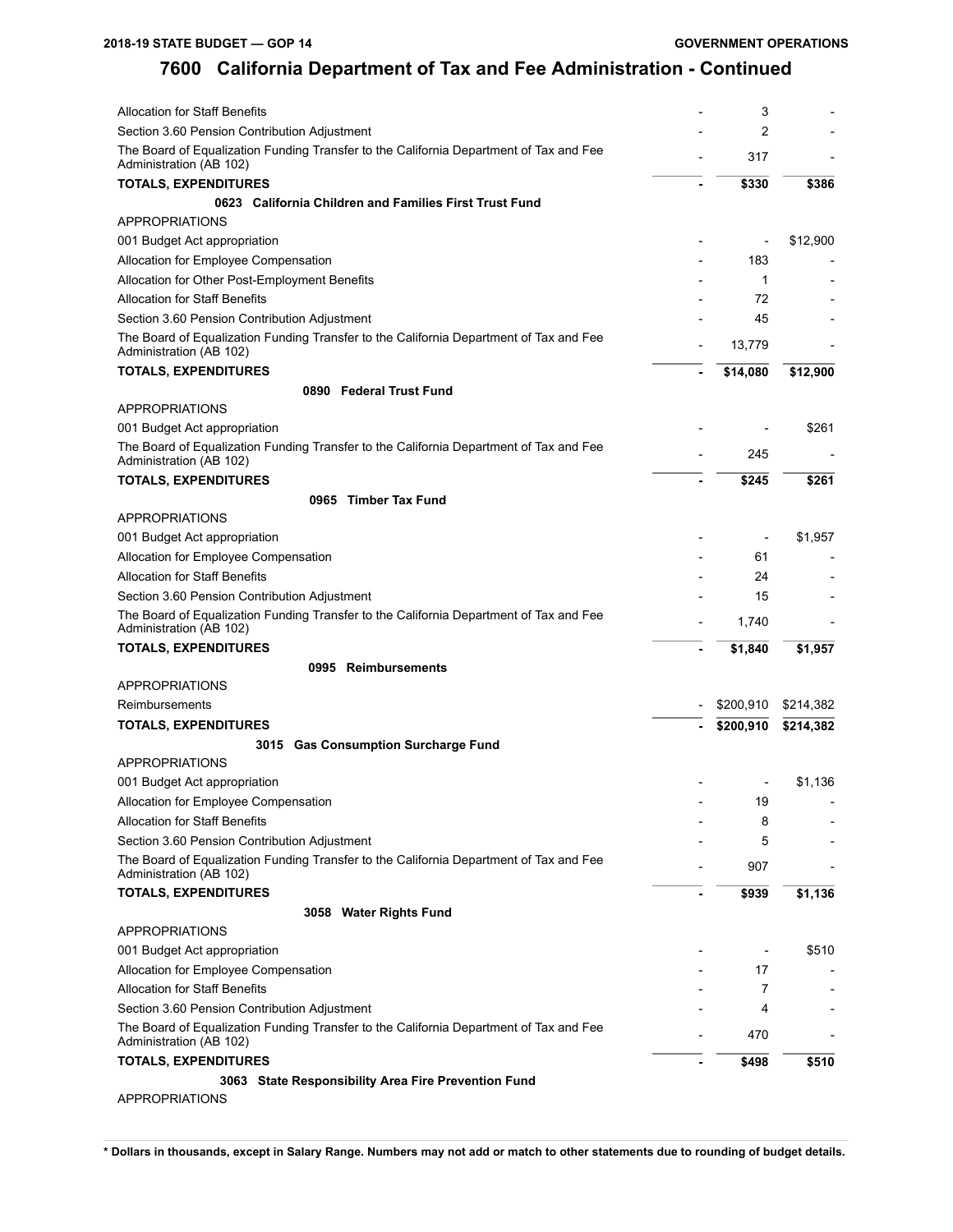| Fire Fee Suspension (AB 398)                                                                                           | $-$7,492$ |                          |
|------------------------------------------------------------------------------------------------------------------------|-----------|--------------------------|
| The Board of Equalization Funding Transfer to the California Department of Tax and Fee<br>Administration (AB 102)      | 7,492     |                          |
| <b>TOTALS, EXPENDITURES</b>                                                                                            |           |                          |
| 3065 Electronic Waste Recovery and Recycling Account, Integrated Waste<br><b>Management Fund</b>                       |           |                          |
| <b>APPROPRIATIONS</b>                                                                                                  |           |                          |
| 001 Budget Act appropriation                                                                                           |           | \$5,060                  |
| Allocation for Employee Compensation                                                                                   | 143       |                          |
| Allocation for Other Post-Employment Benefits                                                                          | 1         |                          |
| <b>Allocation for Staff Benefits</b>                                                                                   | 56        |                          |
| Section 3.60 Pension Contribution Adjustment                                                                           | 35        |                          |
| The Board of Equalization Funding Transfer to the California Department of Tax and Fee<br>Administration (AB 102)      | 4,746     |                          |
| <b>TOTALS, EXPENDITURES</b>                                                                                            | \$4,981   | \$5,060                  |
| 3067 Cigarette and Tobacco Products Compliance Fund                                                                    |           |                          |
| <b>APPROPRIATIONS</b>                                                                                                  |           |                          |
| 001 Budget Act appropriation                                                                                           |           | \$10,466                 |
| Allocation for Employee Compensation                                                                                   | 388       |                          |
| Allocation for Other Post-Employment Benefits                                                                          | 2         |                          |
| <b>Allocation for Staff Benefits</b>                                                                                   | 153       |                          |
| Section 3.60 Pension Contribution Adjustment                                                                           | 94        |                          |
| The Board of Equalization Funding Transfer to the California Department of Tax and Fee<br>Administration (AB 102)      | 7,266     |                          |
| <b>TOTALS, EXPENDITURES</b>                                                                                            | \$7,903   | \$10,466                 |
| 3212 Timber Regulation and Forest Restoration Fund                                                                     |           |                          |
| <b>APPROPRIATIONS</b>                                                                                                  |           |                          |
| 001 Budget Act appropriation<br>The Board of Equalization Funding Transfer to the California Department of Tax and Fee | 1,148     | \$1,268                  |
| Administration (AB 102)                                                                                                |           |                          |
| <b>TOTALS, EXPENDITURES</b>                                                                                            | \$1,148   | \$1,268                  |
| 3251 Prepaid Mobile Telephony Services Surcharge Fund<br><b>APPROPRIATIONS</b>                                         |           |                          |
| 001 Budget Act appropriation                                                                                           |           | \$1,593                  |
| Allocation for Employee Compensation                                                                                   | 55        |                          |
| <b>Allocation for Staff Benefits</b>                                                                                   | 22        |                          |
| Section 3.60 Pension Contribution Adjustment                                                                           | 13        | $\overline{\phantom{a}}$ |
| The Board of Equalization Funding Transfer to the California Department of Tax and Fee<br>Administration (AB 102)      | 1,082     |                          |
| <b>TOTALS, EXPENDITURES</b>                                                                                            | \$1,172   | \$1,593                  |
| 3260 Regional Railroad Accident Preparedness and Immediate Response Fund<br><b>APPROPRIATIONS</b>                      |           |                          |
| The Board of Equalization Funding Transfer to the California Department of Tax and Fee<br>Administration (AB 102)      | \$263     |                          |
| <b>TOTALS, EXPENDITURES</b>                                                                                            | \$263     |                          |
| 3270 Local Charges for Prepaid Mobile Telephony Service Fund                                                           |           |                          |
| <b>APPROPRIATIONS</b>                                                                                                  |           |                          |
| 001 Budget Act appropriation                                                                                           |           | \$631                    |
| The Board of Equalization Funding Transfer to the California Department of Tax and Fee<br>Administration (AB 102)      | 1,048     |                          |
| <b>TOTALS, EXPENDITURES</b>                                                                                            | \$1,048   | \$631                    |
| 3288 Cannabis Control Fund                                                                                             |           |                          |
| <b>APPROPRIATIONS</b>                                                                                                  |           |                          |
| Allocation for Employee Compensation                                                                                   | \$4       |                          |
| <b>Allocation for Staff Benefits</b>                                                                                   | 2         |                          |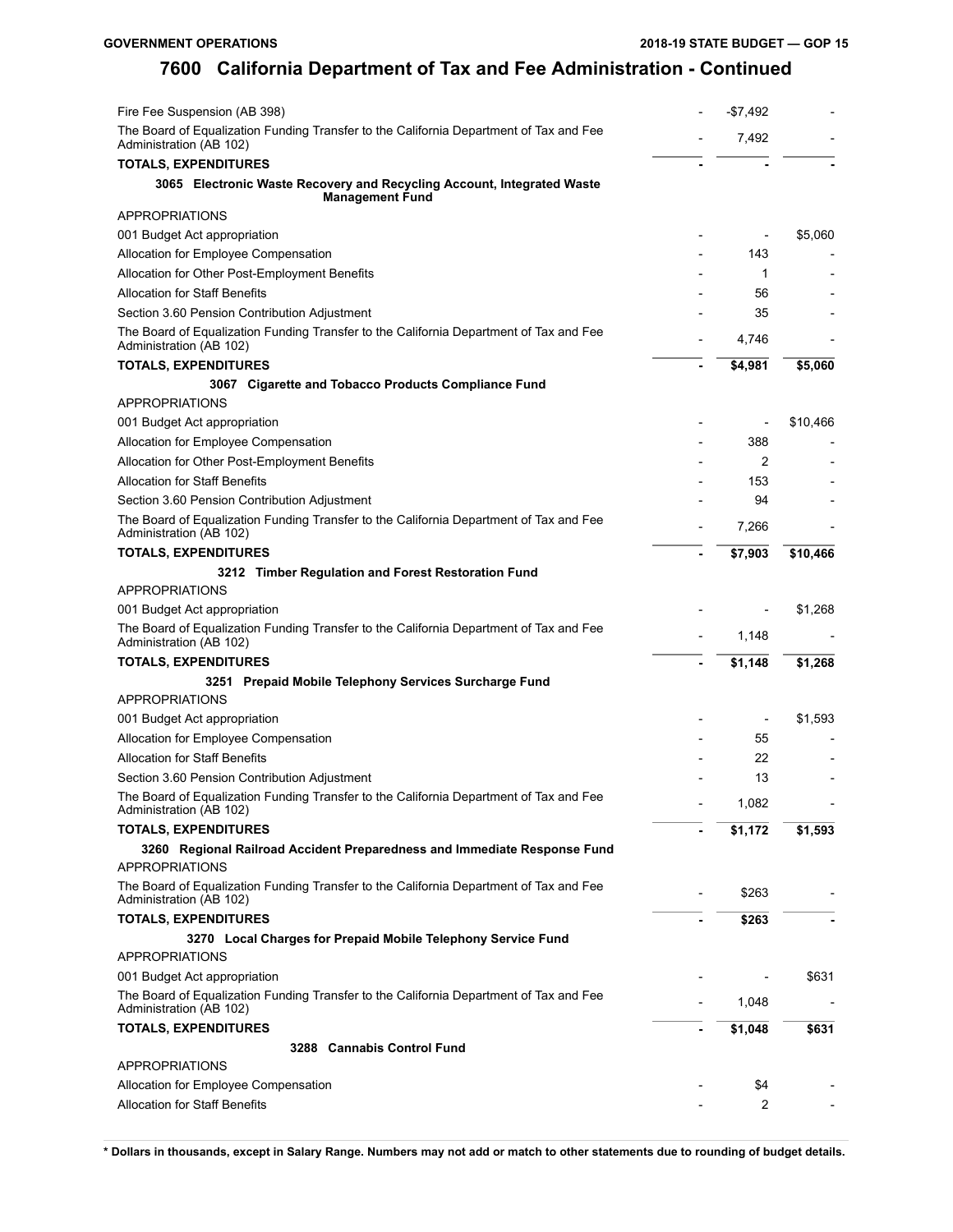| Section 3.60 Pension Contribution Adjustment                                                                                |     | 1         |           |
|-----------------------------------------------------------------------------------------------------------------------------|-----|-----------|-----------|
| The Board of Equalization Funding Transfer to the California Department of Tax and Fee<br>Administration (AB 102)           |     | 4,620     |           |
| <b>TOTALS, EXPENDITURES</b>                                                                                                 |     | \$4,627   |           |
| 3301 Lead-Acid Battery Cleanup Fund                                                                                         |     |           |           |
| <b>APPROPRIATIONS</b>                                                                                                       |     |           |           |
| 001 Budget Act appropriation                                                                                                |     |           | \$1,419   |
| Allocation for Employee Compensation                                                                                        |     | 10        |           |
| <b>Allocation for Staff Benefits</b>                                                                                        |     | 4         |           |
| Section 3.60 Pension Contribution Adjustment                                                                                |     | 2         |           |
| The Board of Equalization Funding Transfer to the California Department of Tax and Fee<br>Administration (AB 102)           |     | 784       |           |
| <b>TOTALS, EXPENDITURES</b>                                                                                                 |     | \$800     | \$1,419   |
| 3304 California Healthcare, Research and Prevention Tobacco Tax Act of 2016 Fund                                            |     |           |           |
| <b>APPROPRIATIONS</b>                                                                                                       |     |           |           |
| Revenue and Taxation Code section 30130.57(a), (b), and (f)                                                                 |     |           | \$1,301   |
| The Board of Equalization Funding Transfer to the California Department of Tax and Fee<br>Administration (AB 102)           |     | 960       |           |
| <b>TOTALS, EXPENDITURES</b>                                                                                                 |     | \$960     | \$1,301   |
|                                                                                                                             |     |           |           |
| 3308 Tobacco Law Enforcement Account, California Healthcare, Research and<br><b>Prevention Tobacco Tax Act of 2016 Fund</b> |     |           |           |
| <b>APPROPRIATIONS</b>                                                                                                       |     |           |           |
| Allocation for Employee Compensation                                                                                        |     | \$100     |           |
| <b>Allocation for Staff Benefits</b>                                                                                        |     | 39        |           |
| Section 3.60 Pension Contribution Adjustment                                                                                |     | 24        |           |
| The Board of Equalization Funding Transfer to the California Department of Tax and Fee<br>Administration (AB 102)           |     | 5,869     |           |
| <b>TOTALS, EXPENDITURES</b>                                                                                                 |     | \$6,032   |           |
| 3314 California Cannabis Tax Fund                                                                                           |     |           |           |
| <b>APPROPRIATIONS</b>                                                                                                       |     |           |           |
| Revenue and Taxation Code section 34019(a)(1)                                                                               |     |           | \$4.766   |
| <b>TOTALS, EXPENDITURES</b>                                                                                                 |     |           | \$4,766   |
| 3319 Tax Fee Admin, Tobacco Law Enforcement Acct, CA Healthcare, Rsrch Prvt FD<br><b>APPROPRIATIONS</b>                     |     |           |           |
| Revenue and Taxation Code section 30130.57(e)(2) and (f)                                                                    |     |           | \$4,464   |
| <b>TOTALS, EXPENDITURES</b>                                                                                                 |     |           | \$4,464   |
| <b>Total Expenditures, All Funds, (State Operations)</b>                                                                    | \$0 | \$624,358 | \$666,037 |

### **FUND CONDITION STATEMENTS**

|                                                     | 2016-17* | 2017-18* | 2018-19* |
|-----------------------------------------------------|----------|----------|----------|
| 0965 Timber Tax Fund <sup>N</sup>                   |          |          |          |
| <b>BEGINNING BALANCE</b>                            | \$2.253  | \$2,354  | \$2,077  |
| <b>Prior Year Adjustments</b>                       | 1.045    |          |          |
| <b>Adjusted Beginning Balance</b>                   | \$3,298  | \$2.354  | \$2,077  |
| REVENUES, TRANSFERS, AND OTHER ADJUSTMENTS          |          |          |          |
| Revenues:                                           |          |          |          |
| 4153000 Sale of Natural Resources                   | 7.665    | 8.710    | 8.710    |
| Total Revenues, Transfers, and Other Adjustments    | \$7.665  | \$8.710  | \$8,710  |
| <b>Total Resources</b>                              | \$10.963 | \$11.064 | \$10,787 |
| EXPENDITURE AND EXPENDITURE ADJUSTMENTS             |          |          |          |
| Expenditures:                                       |          |          |          |
| 0860 State Board of Equalization (State Operations) | 1,479    |          |          |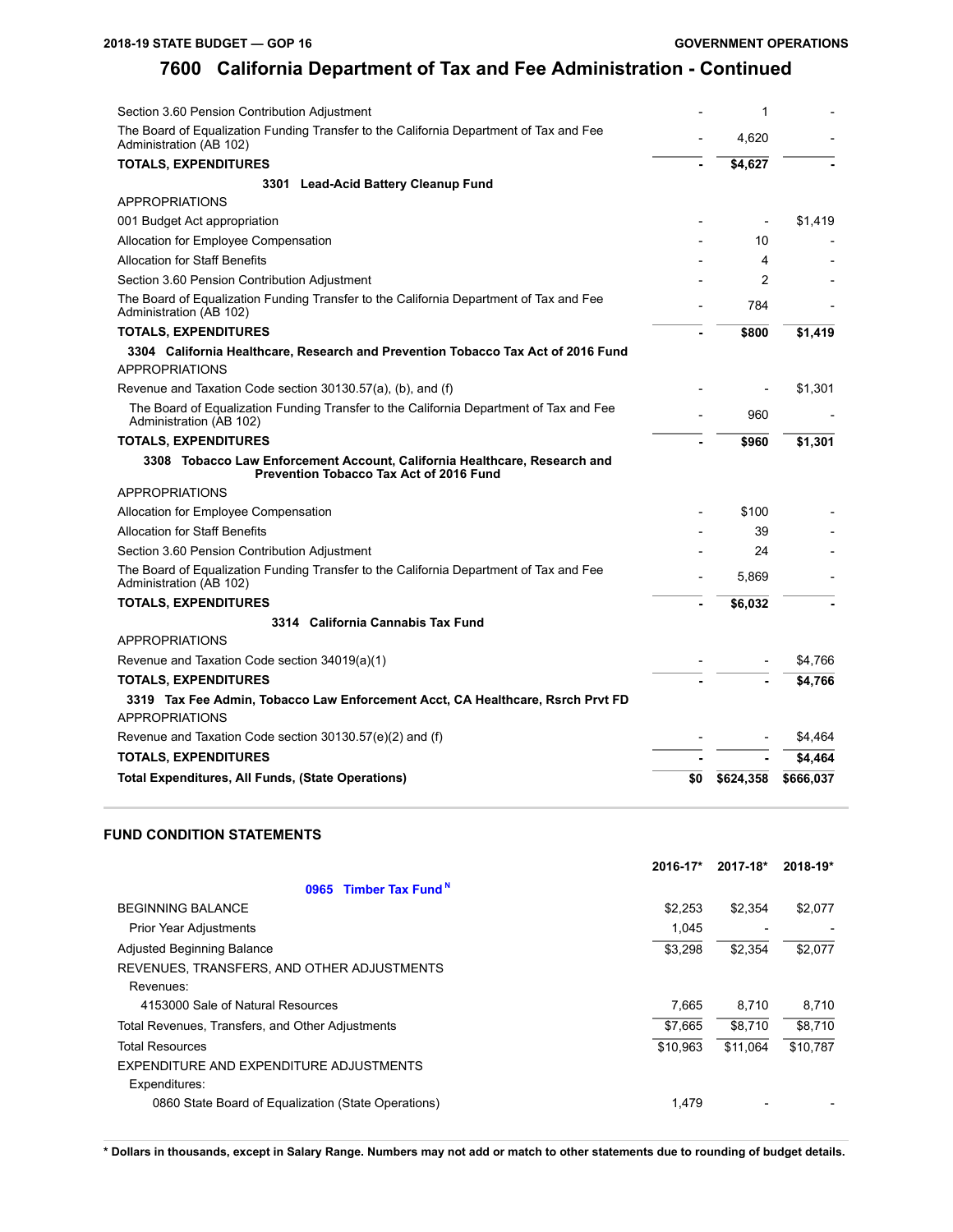| 7600 California Department of Tax and Fee Administration (State Operations)                                                                                       |           | 1,840     | 1,957     |
|-------------------------------------------------------------------------------------------------------------------------------------------------------------------|-----------|-----------|-----------|
| 8880 Financial Information System for California (State Operations)                                                                                               | 3         | 4         |           |
| 9350 Shared Revenues (Local Assistance)                                                                                                                           | 6,882     | 6,882     | 6,882     |
| 9900 Statewide General Administrative Expenditures (Pro Rata) (State Operations)                                                                                  | 245       | 261       | 431       |
| Total Expenditures and Expenditure Adjustments                                                                                                                    | \$8,609   | \$8,987   | \$9,270   |
| <b>FUND BALANCE</b>                                                                                                                                               | \$2,354   | \$2,077   | \$1,517   |
| Reserve for economic uncertainties                                                                                                                                | 2,354     | 2,077     | 1,517     |
| 3067 Cigarette and Tobacco Products Compliance Fund <sup>s</sup>                                                                                                  |           |           |           |
| <b>BEGINNING BALANCE</b>                                                                                                                                          | \$8,481   | \$10,644  | \$11,613  |
| Prior Year Adjustments                                                                                                                                            | 44        |           |           |
| <b>Adjusted Beginning Balance</b>                                                                                                                                 | \$8,525   | \$10,644  | \$11,613  |
| REVENUES, TRANSFERS, AND OTHER ADJUSTMENTS                                                                                                                        |           |           |           |
| Revenues:                                                                                                                                                         |           |           |           |
| 4129000 Other Fees and Licenses                                                                                                                                   | 9,472     | 9,160     | 9,160     |
| 4171100 Cost Recoveries - Other                                                                                                                                   | 5         | 3         | 3         |
| 4171400 Escheat - Unclaimed Checks, Warrants, Bonds, and Coupons                                                                                                  | 16        | 15        | 15        |
| Total Revenues, Transfers, and Other Adjustments                                                                                                                  | \$9,493   | \$9,178   | \$9,178   |
| <b>Total Resources</b>                                                                                                                                            | \$18,018  | \$19,822  | \$20,791  |
| EXPENDITURE AND EXPENDITURE ADJUSTMENTS                                                                                                                           |           |           |           |
| Expenditures:                                                                                                                                                     |           |           |           |
| 0860 State Board of Equalization (State Operations)                                                                                                               | 7,125     |           |           |
| 7600 California Department of Tax and Fee Administration (State Operations)                                                                                       |           | 7,903     | 10,466    |
| 8880 Financial Information System for California (State Operations)                                                                                               | 3         | 10        | 1         |
| 9892 Supplemental Pension Payments (State Operations)                                                                                                             |           |           | 97        |
| 9900 Statewide General Administrative Expenditures (Pro Rata) (State Operations)                                                                                  | 246       | 296       | 1,327     |
| Total Expenditures and Expenditure Adjustments                                                                                                                    | \$7,374   | \$8,209   | \$11,891  |
| <b>FUND BALANCE</b>                                                                                                                                               | \$10,644  | \$11,613  | \$8,900   |
| Reserve for economic uncertainties                                                                                                                                | 10,644    | 11,613    | 8,900     |
| 3251 Prepaid Mobile Telephony Services Surcharge Fund <sup>S</sup>                                                                                                |           |           |           |
| <b>BEGINNING BALANCE</b>                                                                                                                                          | \$77      | \$50      |           |
| Prior Year Adjustments                                                                                                                                            | -28       |           |           |
| Adjusted Beginning Balance                                                                                                                                        | \$49      | \$50      |           |
| REVENUES, TRANSFERS, AND OTHER ADJUSTMENTS                                                                                                                        |           |           |           |
| Revenues:                                                                                                                                                         |           |           |           |
| 4129200 Other Regulatory Fees                                                                                                                                     | 37,188    | 25,362    | \$25,362  |
| Transfers and Other Adjustments                                                                                                                                   |           |           |           |
| Revenue Transfer from Prepaid Mobile Telephony Services Surcharge Fund (3251) to<br>Local Charges for Prepaid Mobile Telephony Service Fund (3270)                | -9,161    | $-6,087$  | $-6,087$  |
| Revenue Transfer from Prepaid Mobile Telephony Services Surcharge Fund (3251) to<br>Prepaid MTS 911 Account (3266) per Revenue and Taxation Code Section 42023(a) | $-2,373$  | $-1,628$  | $-1,591$  |
| Revenue Transfer from Prepaid Mobile Telephony Services Surcharge Fund (3251) to<br>Prepaid MTS PUC Account (3265) per Revenue and Taxation Code Section 42023(a) | $-23,562$ | $-16,049$ | $-15,690$ |
| Total Revenues, Transfers, and Other Adjustments                                                                                                                  | \$2,092   | \$1,598   | \$1,994   |
| <b>Total Resources</b>                                                                                                                                            | \$2,141   | \$1,648   | \$1,994   |
| EXPENDITURE AND EXPENDITURE ADJUSTMENTS                                                                                                                           |           |           |           |
| Expenditures:                                                                                                                                                     |           |           |           |
| 0860 State Board of Equalization (State Operations)                                                                                                               | 2,088     |           |           |
| 7600 California Department of Tax and Fee Administration (State Operations)                                                                                       |           | 1,172     | 1,593     |
| 8880 Financial Information System for California (State Operations)                                                                                               | 3         | 4         |           |
| 9900 Statewide General Administrative Expenditures (Pro Rata) (State Operations)                                                                                  |           | 472       | 401       |
| Total Expenditures and Expenditure Adjustments                                                                                                                    | \$2,091   | \$1,648   | \$1,994   |
| <b>FUND BALANCE</b>                                                                                                                                               | \$50      |           |           |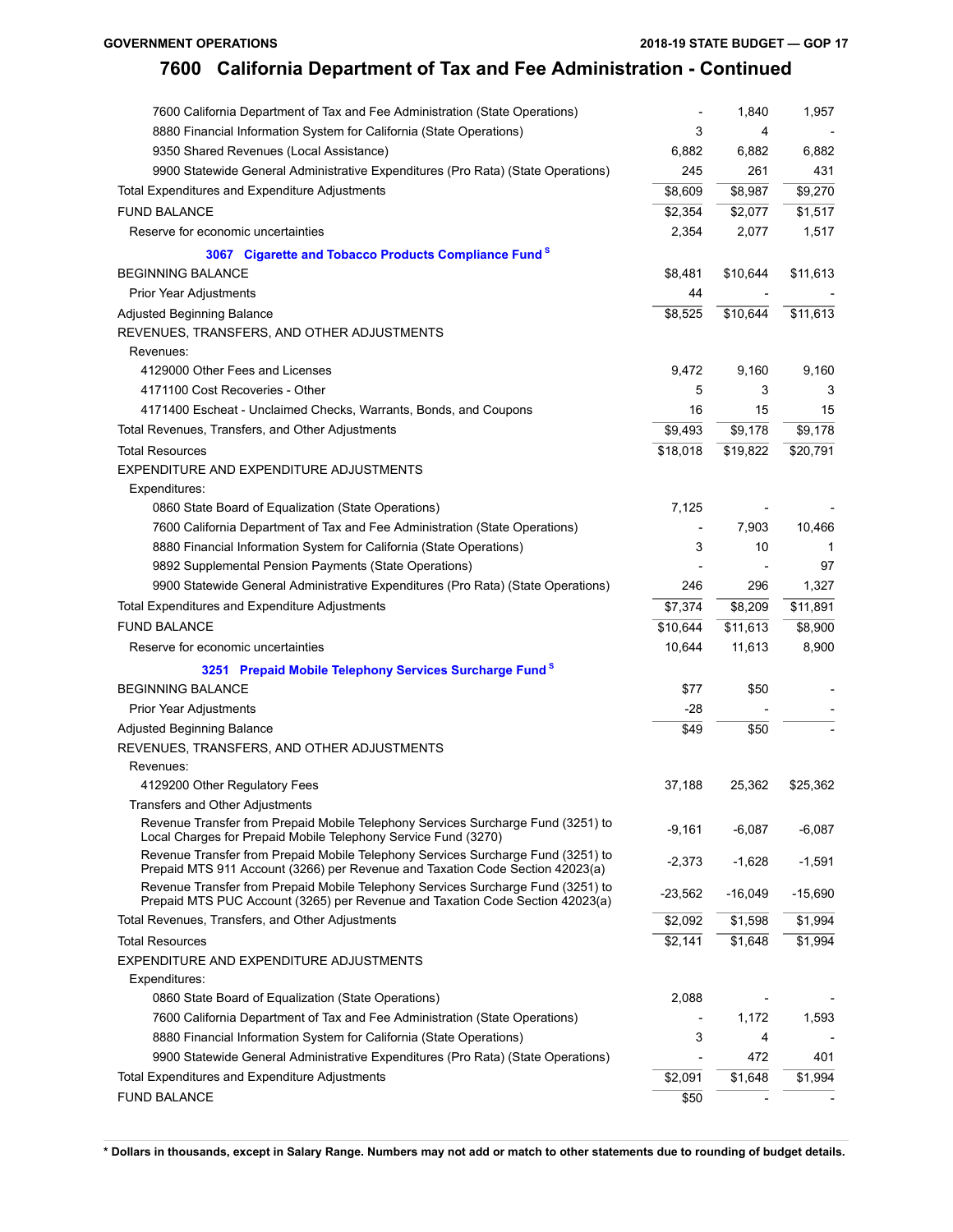| Reserve for economic uncertainties                                                                                                                 | 50                       |                          |           |
|----------------------------------------------------------------------------------------------------------------------------------------------------|--------------------------|--------------------------|-----------|
| 3270 Local Charges for Prepaid Mobile Telephony Service Fund <sup>8</sup>                                                                          |                          |                          |           |
| <b>BEGINNING BALANCE</b>                                                                                                                           |                          |                          |           |
| Prior Year Adjustments                                                                                                                             | \$462                    |                          |           |
| Adjusted Beginning Balance                                                                                                                         | \$462                    |                          |           |
| REVENUES, TRANSFERS, AND OTHER ADJUSTMENTS                                                                                                         |                          |                          |           |
| Transfers and Other Adjustments                                                                                                                    |                          |                          |           |
| Revenue Transfer from Prepaid Mobile Telephony Services Surcharge Fund (3251) to<br>Local Charges for Prepaid Mobile Telephony Service Fund (3270) | 9,161                    | \$6,087                  | \$6,087   |
| Total Revenues, Transfers, and Other Adjustments                                                                                                   | \$9,161                  | \$6,087                  | \$6,087   |
| <b>Total Resources</b>                                                                                                                             | \$9,623                  | \$6,087                  | \$6,087   |
| EXPENDITURE AND EXPENDITURE ADJUSTMENTS                                                                                                            |                          |                          |           |
| Expenditures:                                                                                                                                      |                          |                          |           |
| 0860 State Board of Equalization (State Operations)                                                                                                | 715                      |                          |           |
| 7600 California Department of Tax and Fee Administration (State Operations)                                                                        |                          | 1,048                    | 631       |
| 8880 Financial Information System for California (State Operations)                                                                                | 4                        |                          |           |
| 9350 Shared Revenues (Local Assistance)                                                                                                            | 8,904                    | 4,386                    | 5,117     |
| 9900 Statewide General Administrative Expenditures (Pro Rata) (State Operations)                                                                   |                          | 653                      | 339       |
| Total Expenditures and Expenditure Adjustments                                                                                                     | \$9,623                  | \$6,087                  | \$6,087   |
| <b>FUND BALANCE</b>                                                                                                                                |                          |                          |           |
| 3314 California Cannabis Tax Fund <sup>8</sup>                                                                                                     |                          |                          |           |
| <b>BEGINNING BALANCE</b>                                                                                                                           |                          |                          | 185,064   |
| <b>Adjusted Beginning Balance</b>                                                                                                                  |                          |                          | \$185,064 |
| REVENUES, TRANSFERS, AND OTHER ADJUSTMENTS                                                                                                         |                          |                          |           |
| Revenues:                                                                                                                                          |                          |                          |           |
| 4110300 Cannabis Excise and Cultivation Tax                                                                                                        |                          | 185,064                  | 630,358   |
| Transfers and Other Adjustments                                                                                                                    |                          |                          |           |
| Revenue Transfer from the Cannabis Tax Fund (3314) to the Cannabis Control Fund<br>(3288)                                                          |                          |                          | -134,730  |
| Total Revenues, Transfers, and Other Adjustments                                                                                                   |                          | \$185,064                | \$495,628 |
| <b>Total Resources</b>                                                                                                                             |                          | \$185,064                | \$680,692 |
| EXPENDITURE AND EXPENDITURE ADJUSTMENTS                                                                                                            |                          |                          |           |
| Expenditures:                                                                                                                                      |                          |                          |           |
| 0509 Governor's Office of Business and Economic Development (GO-Biz) (State<br>Operations)                                                         |                          |                          | 400       |
| 0509 Governor's Office of Business and Economic Development (GO-Biz) (Local<br>Assistance)                                                         |                          |                          | 9,600     |
| 1111 Department of Consumer Affairs Regulatory Boards, Bureaus, Divisions (State<br>Operations)                                                    |                          |                          | 10,000    |
| 2720 Department of the California Highway Patrol (State Operations)                                                                                |                          |                          | 3,000     |
| 3600 Department of Fish and Wildlife (State Operations)                                                                                            |                          |                          | 8,842     |
| 3930 Department of Pesticide Regulation (State Operations)                                                                                         |                          |                          | 1,273     |
| 3930 Department of Pesticide Regulation (Local Assistance)                                                                                         |                          |                          | 1,000     |
| 3940 State Water Resources Control Board (State Operations)                                                                                        |                          |                          | 7,577     |
| 6440 University of California (State Operations)                                                                                                   |                          |                          | 2,000     |
| 7100 Employment Development Department (State Operations)                                                                                          |                          |                          | 3,707     |
| 7600 California Department of Tax and Fee Administration (State Operations)                                                                        |                          |                          | 4,766     |
| 8860 Department of Finance (State Operations)                                                                                                      |                          |                          | 440       |
| Total Expenditures and Expenditure Adjustments                                                                                                     |                          | $\overline{\phantom{a}}$ | \$52,605  |
| <b>FUND BALANCE</b>                                                                                                                                | $\overline{\phantom{a}}$ | \$185,064                | \$628,087 |
| Reserve for economic uncertainties                                                                                                                 |                          | 185,064                  | 628,087   |
| 3319 Tax Fee Admin, Tobacco Law Enforcement Acct, CA Healthcare, Rsrch Prvt FD <sup>8</sup><br>BEGINNING BALANCE                                   |                          |                          |           |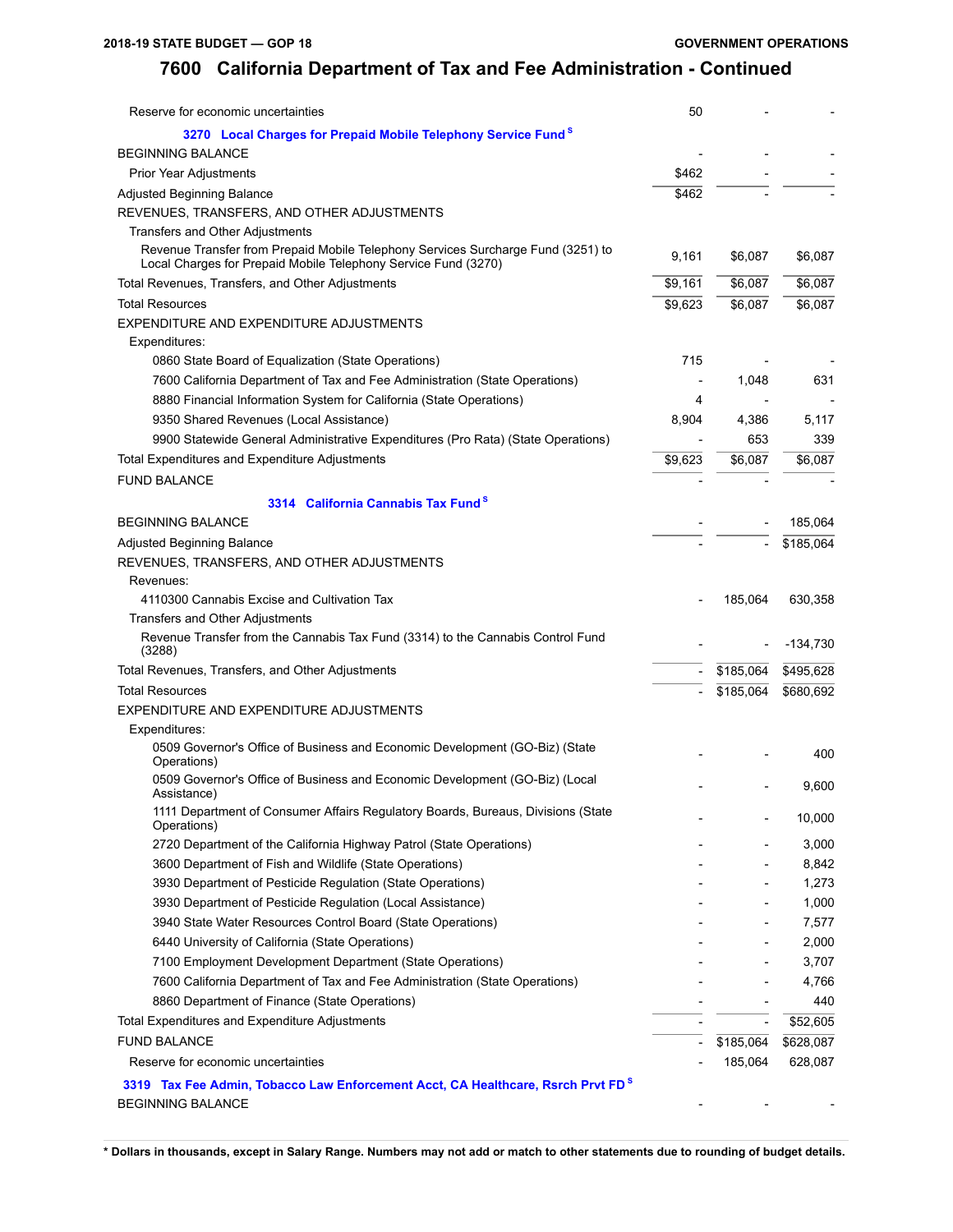$6,000$ 

## **7600 California Department of Tax and Fee Administration - Continued**

### REVENUES, TRANSFERS, AND OTHER ADJUSTMENTS Transfers and Other Adjustments Revenue Transfer From the California Healthcare Research and Prevention Tobacco Tax Fund (3304) to the Department of Tax and Fee Administration Tobacco Law Enforcement Fund (3319) per Revenue and Taxation Code Section 30130.57(e)(2) Total Revenues, Transfers, and Other Adjustments - - \$6,000 Total Resources  $\overline{\hspace{1cm}}$   $\overline{\hspace{1cm}}$   $\overline{\hspace{1cm}}$   $\overline{\hspace{1cm}}$   $\overline{\hspace{1cm}}$   $\overline{\hspace{1cm}}$   $\overline{\hspace{1cm}}$   $\overline{\hspace{1cm}}$   $\overline{\hspace{1cm}}$   $\overline{\hspace{1cm}}$   $\overline{\hspace{1cm}}$   $\overline{\hspace{1cm}}$   $\overline{\hspace{1cm}}$   $\overline{\hspace{1cm}}$   $\overline{\hspace{1cm}}$   $\overline{\hspace{1cm$ EXPENDITURE AND EXPENDITURE ADJUSTMENTS Expenditures: 7600 California Department of Tax and Fee Administration (State Operations) - - 4,464 Total Expenditures and Expenditure Adjustments - - \$4,464 FUND BALANCE  $\overline{\hspace{1cm}}$   $\overline{\hspace{1cm}}$   $\overline{\hspace{1cm}}$   $\overline{\hspace{1cm}}$   $\overline{\hspace{1cm}}$   $\overline{\hspace{1cm}}$   $\overline{\hspace{1cm}}$   $\overline{\hspace{1cm}}$   $\overline{\hspace{1cm}}$   $\overline{\hspace{1cm}}$   $\overline{\hspace{1cm}}$   $\overline{\hspace{1cm}}$   $\overline{\hspace{1cm}}$   $\overline{\hspace{1cm}}$   $\overline{\hspace{1cm}}$   $\overline{\hspace{1cm}}$

Reserve for economic uncertainties  $\overline{a}$  1,536

# **CHANGES IN AUTHORIZED POSITIONS**

|                                                                                                                | <b>Positions</b>         |                          |                          | <b>Expenditures</b>      |                              |          |  |
|----------------------------------------------------------------------------------------------------------------|--------------------------|--------------------------|--------------------------|--------------------------|------------------------------|----------|--|
|                                                                                                                | 2016-17                  | 2017-18                  | 2018-19                  | 2016-17*                 | 2017-18*                     | 2018-19* |  |
| <b>Baseline Positions</b>                                                                                      |                          | $\overline{\phantom{a}}$ |                          | $$-$                     | $S-$                         | \$-      |  |
| <b>Budget Position Transparency</b>                                                                            |                          | $-163.4$                 | $-134.8$                 | $\overline{\phantom{a}}$ | $\overline{\phantom{a}}$     |          |  |
| <b>Salary and Other Adjustments</b>                                                                            |                          | 4,450.4                  | 4,398.1                  | $\overline{a}$           | 313,441                      | 300,082  |  |
| <b>Workload and Administrative Adjustments</b>                                                                 |                          |                          |                          |                          |                              |          |  |
| <b>Cannabis Cash Collection</b>                                                                                |                          |                          |                          |                          |                              |          |  |
| <b>Assoc Accounting Analyst</b>                                                                                |                          |                          | 0.5                      | $\overline{\phantom{0}}$ |                              | 34       |  |
| <b>Bus Taxes Administrator I</b>                                                                               |                          | $\overline{a}$           | 1.0                      | $\overline{a}$           | $\overline{\phantom{0}}$     | 79       |  |
| Bus Taxes Compliance Spec (Limited Term 06-30-2018)                                                            | $\overline{\phantom{a}}$ | $-1.1$                   | $-0.5$                   | $\overline{a}$           | $-70$                        | $-50$    |  |
| Bus Taxes Rep (Limited Term 09-30-2018)                                                                        |                          | $-2.3$                   | $-1.5$                   | $\overline{a}$           | $-111$                       | $-73$    |  |
| Bus Taxes Spec I (Limited Term 12-31-2017)                                                                     |                          | $-0.8$                   | 2.5                      | $\overline{\phantom{a}}$ | -60                          | 205      |  |
| C.E.A. (Limited Term 12-31-2018)                                                                               |                          | $\overline{a}$           | $-0.5$                   | $\overline{a}$           | $\qquad \qquad \blacksquare$ | $-49$    |  |
| Overtime                                                                                                       |                          |                          | $\overline{a}$           | $\overline{a}$           | $-21$                        | 27       |  |
| Tax Counsel IV (Limited Term 10-31-2019)                                                                       |                          | $\overline{\phantom{a}}$ | 0.5                      |                          | $\overline{\phantom{a}}$     | 67       |  |
| Tax Techn II (Limited Term 09-30-2018)                                                                         |                          | $-0.8$                   | $-0.3$                   | $\overline{a}$           | -28                          | -9       |  |
| Tax Techn III                                                                                                  |                          | $-0.4$                   | $-1.5$                   | $\overline{a}$           | $-16$                        | $-74$    |  |
| Temporary Help                                                                                                 |                          | $-2.1$                   | $-1.4$                   |                          | $-122$                       | $-76$    |  |
| <b>Centralized Revenue Opportunity System - Staffing,</b><br><b>Development, and Vendor Compensation Costs</b> |                          |                          |                          |                          |                              |          |  |
|                                                                                                                |                          |                          |                          |                          |                              |          |  |
| <b>Assoc Tax Auditor</b>                                                                                       |                          | $\overline{a}$           |                          |                          |                              | $-73$    |  |
| <b>Bus Taxes Administrator II</b>                                                                              |                          |                          |                          |                          |                              | -91      |  |
|                                                                                                                |                          |                          |                          |                          |                              |          |  |
| Bus Taxes Spec I                                                                                               |                          | $\overline{a}$           |                          |                          | L,                           | 328      |  |
| <b>Bus Taxes Spec II</b>                                                                                       |                          |                          |                          |                          | $\overline{a}$               | 266      |  |
| Dp Mgr III                                                                                                     |                          | $\overline{a}$           |                          |                          | $\overline{\phantom{a}}$     | 105      |  |
| Office Techn (Typing)                                                                                          |                          | $\overline{a}$           | $\overline{\phantom{a}}$ |                          | $\overline{a}$               | 40       |  |
| Overtime                                                                                                       |                          |                          |                          |                          | $\overline{a}$               | 4,418    |  |
| Sr Info Sys Analyst (Spec)                                                                                     |                          |                          |                          |                          | $\overline{a}$               | 252      |  |
| Sr Info Sys Analyst (Supvr)                                                                                    |                          |                          |                          |                          | $\overline{a}$               | 91       |  |
| Staff Info Sys Analyst (Spec)                                                                                  |                          |                          |                          |                          | $\overline{a}$               | 230      |  |
| Staff Svcs Mgr III                                                                                             |                          |                          |                          |                          | $\overline{a}$               | 97       |  |
| Sys Software Spec II (Tech)                                                                                    |                          |                          |                          |                          | $\overline{a}$               | 672      |  |
| <b>Tax Auditor</b>                                                                                             |                          |                          |                          |                          | L,                           | -112     |  |
| Temporary Help                                                                                                 |                          |                          | 6.2                      |                          |                              | 421      |  |